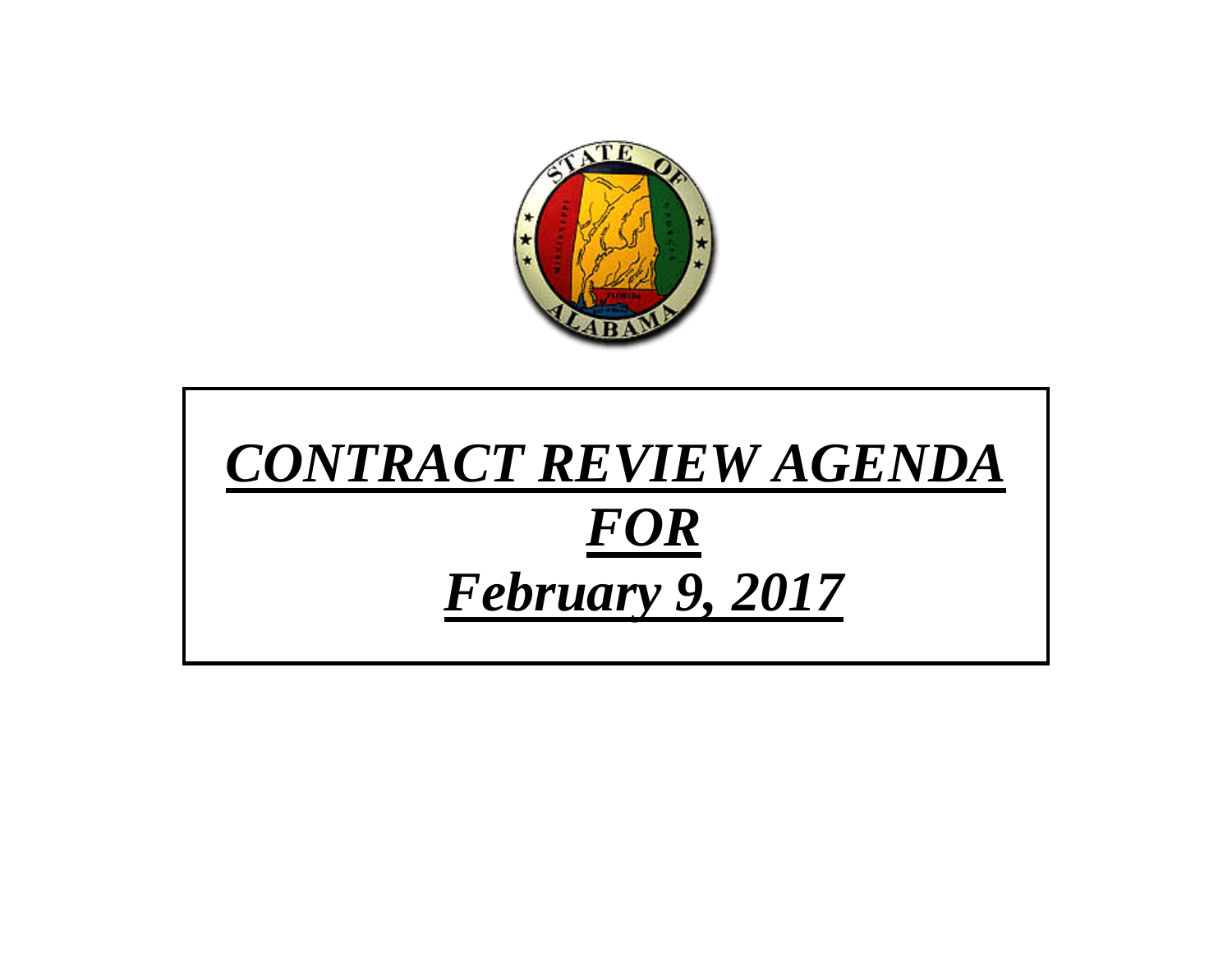# **TABLE OF CONTENTS**

## **LEGAL SERVICES**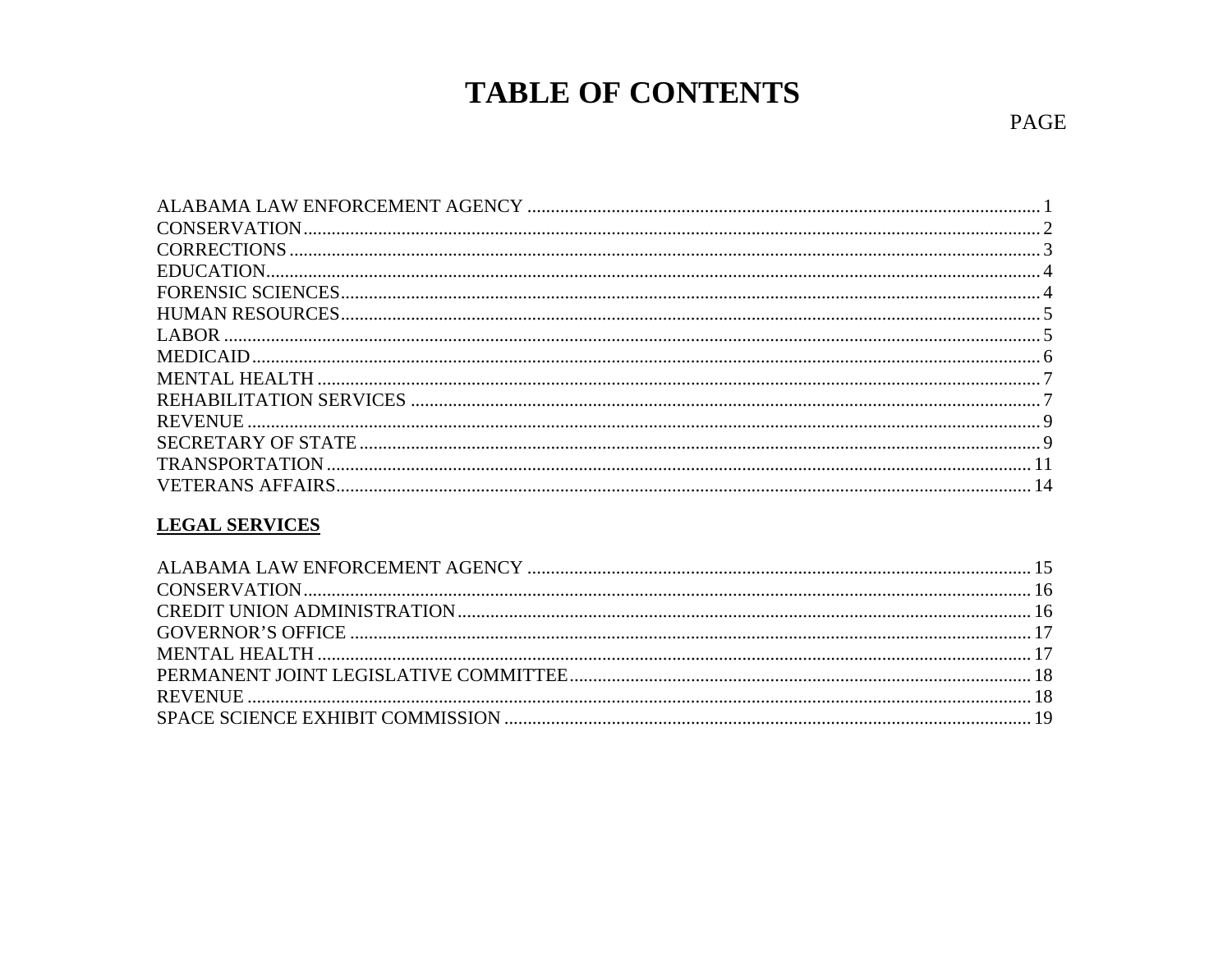# **SUMMARY OF NON-LEGAL CONTRACTS SUBMITTED FOR REVIEW ON February 9, 2017**

| <b>STATE AGENCY</b>            | <b>FEDERAL</b>  | <b>STATE</b>    | <b>LOCAL</b>   | <b>NOT</b><br><b>PROVIDED</b><br><b>TOTALS</b> | <b>TOTAL</b><br><b>CONTRACTS</b> |
|--------------------------------|-----------------|-----------------|----------------|------------------------------------------------|----------------------------------|
| ALABAMA LAW ENFORCEMENT AGENCY |                 | \$200,000.00    |                | \$200,000.00                                   | $\mathfrak{2}$                   |
| <b>CONSERVATION</b>            |                 | \$62,605.00     | \$75,000.00    | \$137,605.00                                   | 3                                |
| <b>CORRECTIONS</b>             |                 | \$140,032.00    |                | \$140,032.00                                   |                                  |
| <b>EDUCATION</b>               | \$536,690.00    |                 |                | \$536,690.00                                   |                                  |
| <b>FORENSIC SCIENCES</b>       |                 | \$100,000.00    |                | \$100,000.00                                   |                                  |
| <b>HUMAN RESOURCES</b>         | \$0.00          | \$0.00          |                | \$0.00                                         |                                  |
| <b>LABOR</b>                   | \$768,000.00    |                 |                | \$768,000.00                                   | $\overline{2}$                   |
| <b>MEDICAID</b>                | \$0.00          | \$0.00          |                | \$0.00                                         |                                  |
| <b>MENTAL HEALTH</b>           |                 | \$54,780.00     |                | \$54,780.00                                    |                                  |
| REHABILITATION SERVICES        | \$78,000.00     |                 |                | \$78,000.00                                    | 3                                |
| <b>REVENUE</b>                 |                 | \$229,535.00    |                | \$229,535.00                                   |                                  |
| <b>SECRETARY OF STATE</b>      |                 | \$195,000.00    |                | \$195,000.00                                   |                                  |
| <b>TRANSPORTATION</b>          | \$2,880,000.00  | \$1,720,000.00  |                | \$4,600,000.00                                 | 9                                |
| <b>VETERANS AFFAIRS</b>        | \$52,489,214.00 | \$46,190,508.32 | \$6,298,705.68 | \$104,978,428.00                               |                                  |
| <b>TOTALS:</b>                 | \$56,751,904.00 | \$48,892,460.32 | \$6,373,705.68 | \$112,018,070.00                               | 28                               |

**NOTE: Intents To Contract are not included in Totals column.**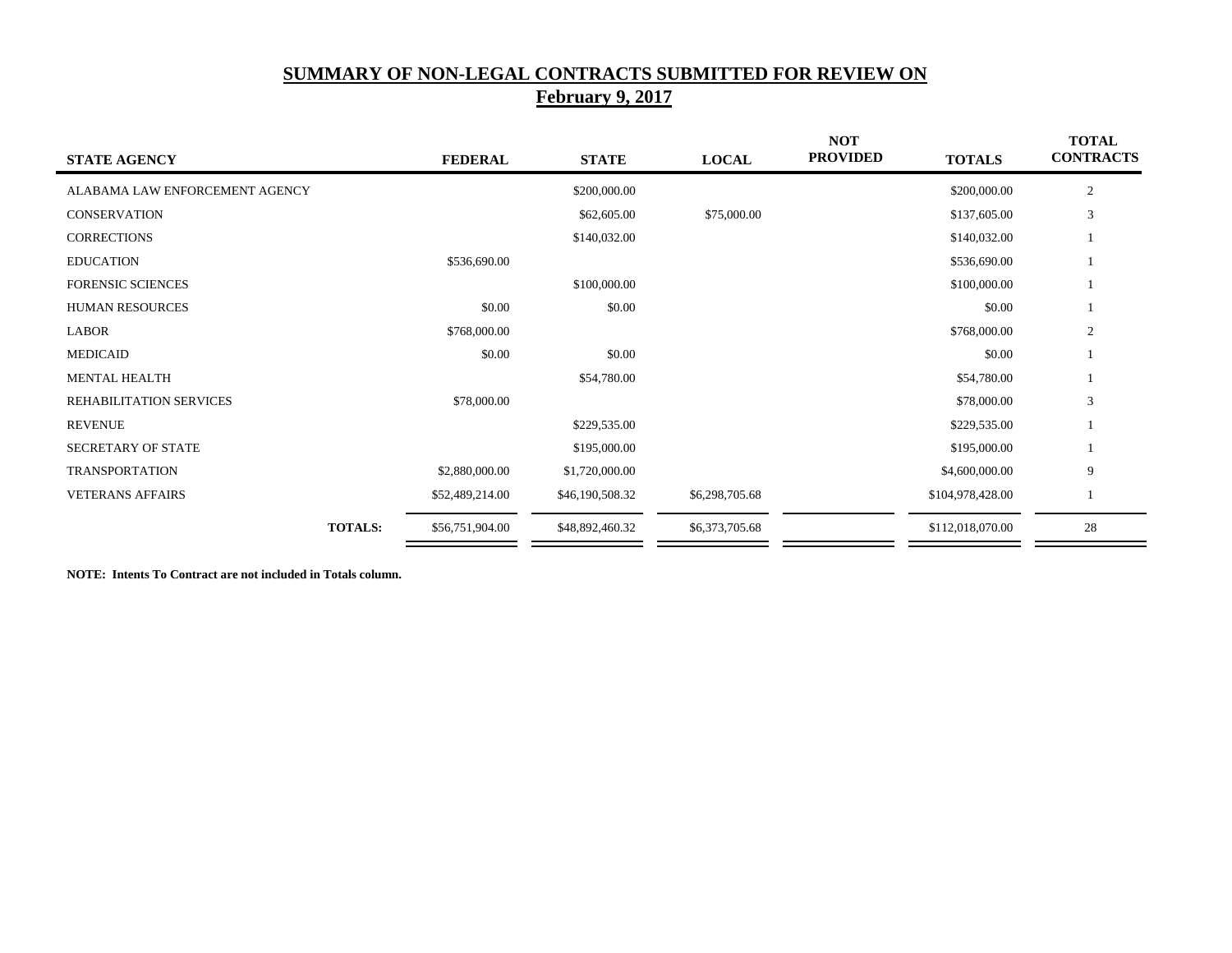#### **SUMMARY OF LEGAL CONTRACTS SUBMITTED FOR REVIEW ON**

| <b>STATE AGENCY</b>                   | <b>FEDERAL</b> | <b>STATE</b> | <b>LOCAL</b> | <b>NOT</b><br><b>PROVIDED</b> | <b>TOTALS</b>  | <b>TOTAL</b><br><b>CONTRACTS</b> |
|---------------------------------------|----------------|--------------|--------------|-------------------------------|----------------|----------------------------------|
| ALABAMA LAW ENFORCEMENT AGENCY        |                | \$200,000.00 |              |                               | \$200,000.00   | 2                                |
| <b>CONSERVATION</b>                   |                |              | \$250,000.00 |                               | \$250,000.00   |                                  |
| <b>CREDIT UNION ADMINISTRATION</b>    |                |              | \$200,000.00 |                               | \$200,000.00   |                                  |
| <b>GOVERNOR'S OFFICE</b>              |                | \$75,000.00  |              |                               | \$75,000.00    |                                  |
| <b>MENTAL HEALTH</b>                  |                |              | \$285,000.00 |                               | \$285,000.00   |                                  |
| PERMANENT JOINT LEGISLATIVE COMMITTEE |                | \$250,000.00 |              |                               | \$250,000.00   |                                  |
| <b>REVENUE</b>                        |                | \$0.00       |              |                               | \$0.00         |                                  |
| SPACE SCIENCE EXHIBIT COMMISSION      |                |              | \$80,000.00  |                               | \$80,000.00    | $\overline{2}$                   |
| <b>TOTALS</b>                         |                | \$525,000.00 | \$815,000.00 |                               | \$1,340,000.00 | 10                               |

# **February 9, 2017**

**NOTE: Intents To Contract are not included in Totals column.**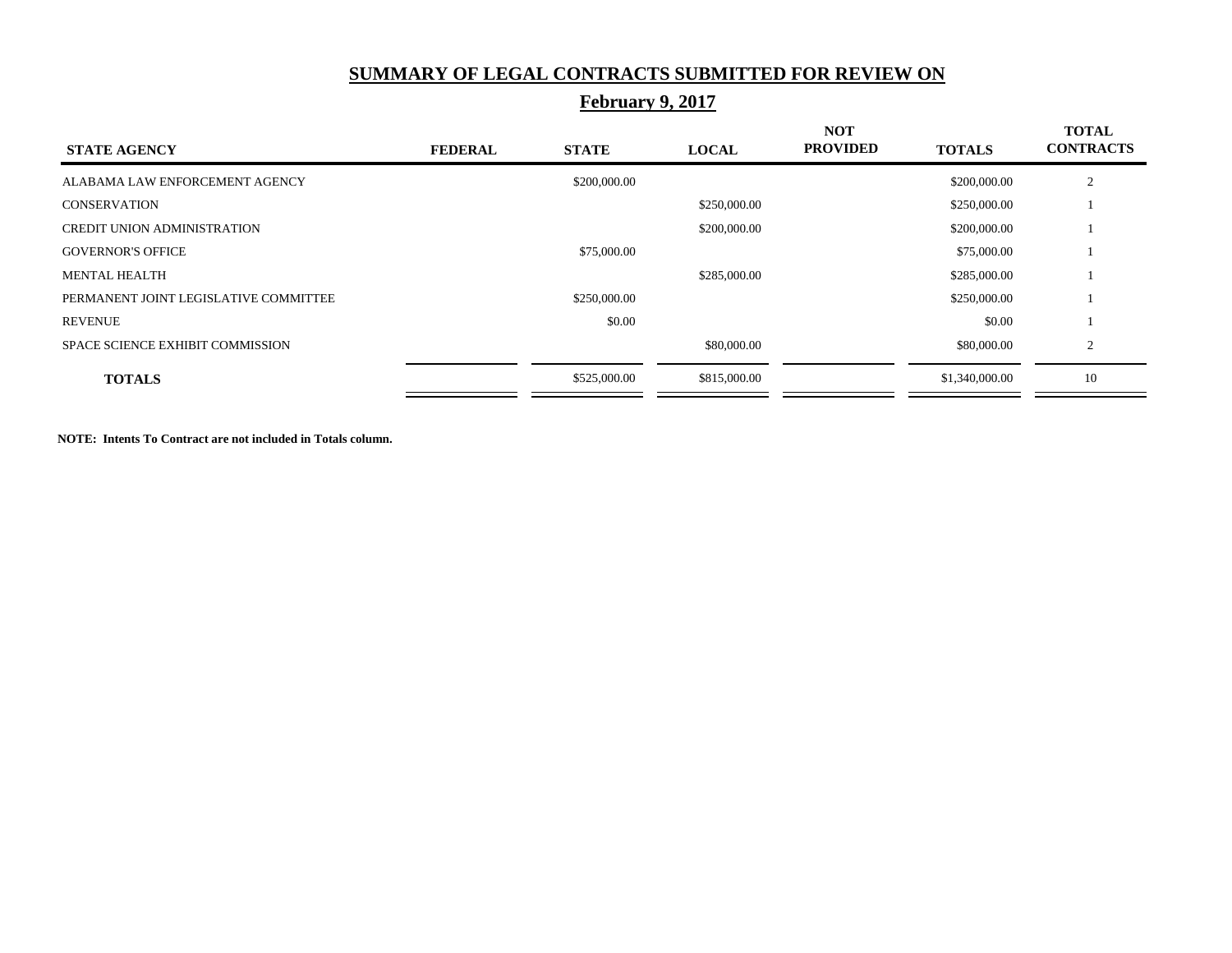| <b>STATE AGENCY</b>                                       | <b>CONTRACTOR INFORMATION</b>                                                                                                                                                                                                  |                                                                                                  | <b>DESCRIPTION</b>                                    | <b>JUSTIFICATION</b>                                              | <b>TERM</b>                     | <b>COST</b>  | <b>RATE</b>                        | <b>GENERAL INFO</b>                                    |      |
|-----------------------------------------------------------|--------------------------------------------------------------------------------------------------------------------------------------------------------------------------------------------------------------------------------|--------------------------------------------------------------------------------------------------|-------------------------------------------------------|-------------------------------------------------------------------|---------------------------------|--------------|------------------------------------|--------------------------------------------------------|------|
| <b>ALABAMA LAW</b><br><b>ENFORCEMENT</b><br><b>AGENCY</b> | <b>Constangy Brooks Smith &amp; Prophete LLP</b><br><b>ADDRESS:</b><br>Hoover                                                                                                                                                  | 2 Chase Corporate Drive<br>AL                                                                    | Represent ALEA employee<br>in lawsuit filed in court. | Conflict of interest for<br>ALEA assigned attorneys<br>to handle. | 01/11/17<br>through<br>01/10/19 | \$100,000.00 | \$195/hr.                          | TYPE: New<br><b>FUND SOURCE:</b><br>State:<br>Federal: | 100% |
| <b>PURPOSE:</b><br>Legal Services<br><b>CONTRACT#</b>     | <b>ALABAMA ENTITY</b>                                                                                                                                                                                                          |                                                                                                  |                                                       |                                                                   |                                 |              | <b>NORMAL</b><br><b>HRLY RATE?</b> | Other:                                                 |      |
| C73810006                                                 | $ $ REG W/ SEC OF STATE<br>BID<br><b>RFP</b><br><b>LEGISLATOR/FAMILY</b><br><b>RETAINER</b><br>$ $ APPT BY A/G                                                                                                                 | <b>GOV SIG</b><br>$ $ DISCLOSURE<br><b>V</b> IMMIGRATION<br><b>CONTINGENCY</b><br>$ $ LITIGATION |                                                       |                                                                   |                                 |              |                                    |                                                        |      |
| ATTORNEY(S) ASSIGNED WORK:                                | and the contract of the contract of the contract of the contract of the contract of the contract of the contract of the contract of the contract of the contract of the contract of the contract of the contract of the contra | Richard E. Trewhella Jr.                                                                         |                                                       |                                                                   |                                 |              |                                    |                                                        |      |

| <b>ALABAMA LAW</b><br><b>ENFORCEMENT</b><br><b>AGENCY</b>             | Hall Booth & Smith P.C.                              |                      | Represent ALEA employee<br>in lawsuit filed in court. | Conflict of interest for<br>ALEA assigned attorneys | 01/11/17            | \$100,000.00 | \$195/hr.                          | TYPE: New                     |      |
|-----------------------------------------------------------------------|------------------------------------------------------|----------------------|-------------------------------------------------------|-----------------------------------------------------|---------------------|--------------|------------------------------------|-------------------------------|------|
|                                                                       | <b>ADDRESS:</b><br>2001 Park Place                   |                      |                                                       | to handle.                                          | through<br>01/10/19 |              |                                    | <b>FUND SOURCE:</b><br>State: | 100% |
| <b>PURPOSE:</b>                                                       |                                                      | Birmingham AL        |                                                       |                                                     |                     |              |                                    | Federal:                      |      |
| Legal Services                                                        |                                                      |                      |                                                       |                                                     |                     |              | <b>NORMAL</b><br><b>HRLY RATE?</b> | Other:                        |      |
| <b>CONTRACT#</b>                                                      | <b>ALABAMA ENTITY</b>                                |                      |                                                       |                                                     |                     |              |                                    |                               |      |
| C73810007                                                             | $ $ $\vee$ REG W/ SEC OF STATE                       |                      |                                                       |                                                     |                     |              |                                    |                               |      |
|                                                                       | <b>BID</b>                                           | <b>GOV SIG</b>       |                                                       |                                                     |                     |              |                                    |                               |      |
|                                                                       | <b>RFP</b>                                           | DISCLOSURE           |                                                       |                                                     |                     |              |                                    |                               |      |
|                                                                       | <b>LEGISLATOR/FAMILY</b>                             | <b>V</b> IMMIGRATION |                                                       |                                                     |                     |              |                                    |                               |      |
|                                                                       | <b>RETAINER</b>                                      | <b>CONTINGENCY</b>   |                                                       |                                                     |                     |              |                                    |                               |      |
|                                                                       | $ $ APPT BY A/G                                      | <b>V</b> LITIGATION  |                                                       |                                                     |                     |              |                                    |                               |      |
| <b>ATTORNEY(S) ASSIGNED WORK:</b><br>David W. Proctor, R. Rhett Owens |                                                      |                      |                                                       |                                                     |                     |              |                                    |                               |      |
|                                                                       | LOBBYIST/CONSULTANT USED OR AFFILIATED WITH CONTRACT |                      |                                                       |                                                     |                     |              |                                    |                               |      |
| LOBBYIST/CONSULTANT:                                                  |                                                      |                      |                                                       |                                                     |                     |              |                                    |                               |      |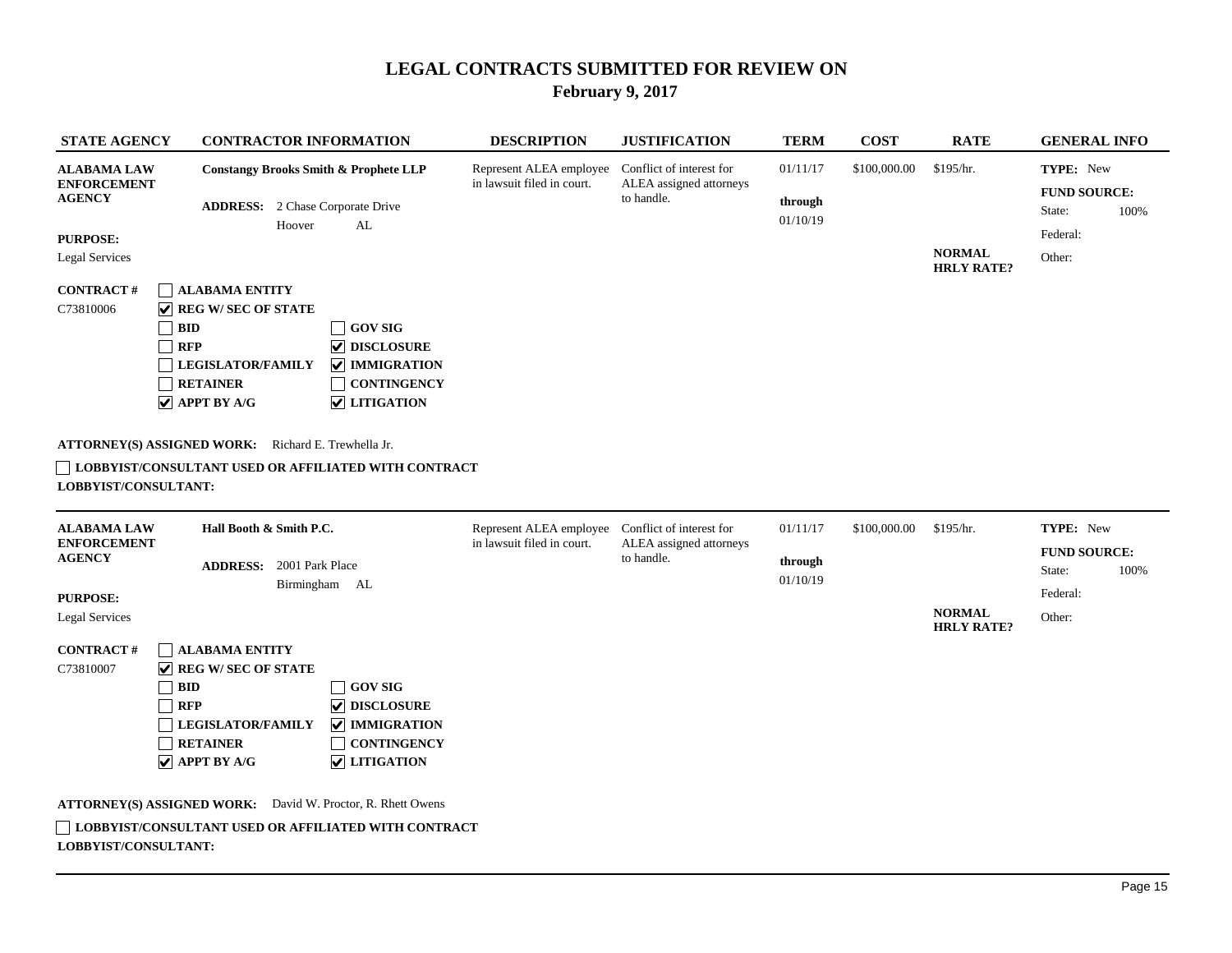# **February 9, 2017**

| <b>STATE AGENCY</b>                                                                                                                                    | <b>CONTRACTOR INFORMATION</b>                                                                                                                                                                                                                                                                                                                                                                                                      | <b>DESCRIPTION</b>                                                                                                                                                       | <b>JUSTIFICATION</b>                                                                                                                                                                     | <b>TERM</b>                     | <b>COST</b>  | <b>RATE</b>                | <b>GENERAL INFO</b>                                                      |
|--------------------------------------------------------------------------------------------------------------------------------------------------------|------------------------------------------------------------------------------------------------------------------------------------------------------------------------------------------------------------------------------------------------------------------------------------------------------------------------------------------------------------------------------------------------------------------------------------|--------------------------------------------------------------------------------------------------------------------------------------------------------------------------|------------------------------------------------------------------------------------------------------------------------------------------------------------------------------------------|---------------------------------|--------------|----------------------------|--------------------------------------------------------------------------|
| <b>ALABAMA LAW</b><br><b>ENFORCEMENT</b><br><b>AGENCY</b><br><b>PURPOSE:</b><br>Consultant<br><b>CONTRACT#</b><br>C73810004                            | <b>Resources for the Evaluation of</b><br><b>Behavior &amp; Assessment of Risks</b><br>ADDRESS: 1025 Montgomery Hwy.<br>Birmingham<br>AL<br><b>ALABAMA ENTITY</b><br><b>REG W/SEC OF STATE</b><br><b>BID</b><br><b>GOV SIG</b><br>$\blacktriangledown$<br><b>RFP</b><br>DISCLOSURE<br><b>LEGISLATOR/FAMILY</b><br><b>V</b> IMMIGRATION<br>$\triangledown$ POSTED TO RFP DB<br>LOBBYIST/CONSULTANT USED OR AFFILIATED W/ CONTRACTOR | Provide consultation<br>services regarding<br>employee assessments and<br>development, evaluate<br>employees involved in<br>traumatic incidents, etc.                    | State Law requires<br>the Secretary of<br>ALEA to receive<br>certification from a<br>licensed physician<br>that every applicant<br>meets medical<br>fitness standards for<br>employment. | 02/20/17<br>through<br>02/19/19 | \$100,000.00 | Upon receipt of<br>invoice | TYPE: New<br><b>FUND SOURCE:</b><br>100%<br>State:<br>Federal:<br>Other: |
| LOBBYIST/CONSULTANT:<br><b>ALABAMA LAW</b><br><b>ENFORCEMENT</b><br><b>AGENCY</b><br>PURPOSE:<br><b>Medical Exams</b><br><b>CONTRACT#</b><br>C73810005 | <b>Keith Hughes MD</b><br><b>ADDRESS:</b> 6994 Winton Blount Blvd.<br>Montgomery<br>AL<br><b>V</b> ALABAMA ENTITY<br><b>REG W/SEC OF STATE</b><br><b>BID</b><br><b>GOV SIG</b><br>$\blacktriangledown$<br><b>RFP</b><br>$\triangledown$ DISCLOSURE<br><b>LEGISLATOR/FAMILY</b><br>$\sqrt{\phantom{a}}$ IMMIGRATION<br>$\triangledown$ POSTED TO RFP DB<br><b>LOBBYIST/CONSULTANT USED OR AFFILIATED W/ CONTRACTOR</b>              | Provide comprehensive<br>medical examinations to<br>approximately 200<br>arresting officer applicants<br>and approximately 50<br>incumbent employees per<br>fiscal year. | State law requires<br>the Secretary of<br>ALEA to receive<br>certification from a<br>licensed physician<br>that every applicant<br>meets medical<br>fitness standards for<br>employment. | 02/20/17<br>through<br>02/19/19 | \$100,000.00 | \$290/exam.                | TYPE: New<br><b>FUND SOURCE:</b><br>100%<br>State:<br>Federal:<br>Other: |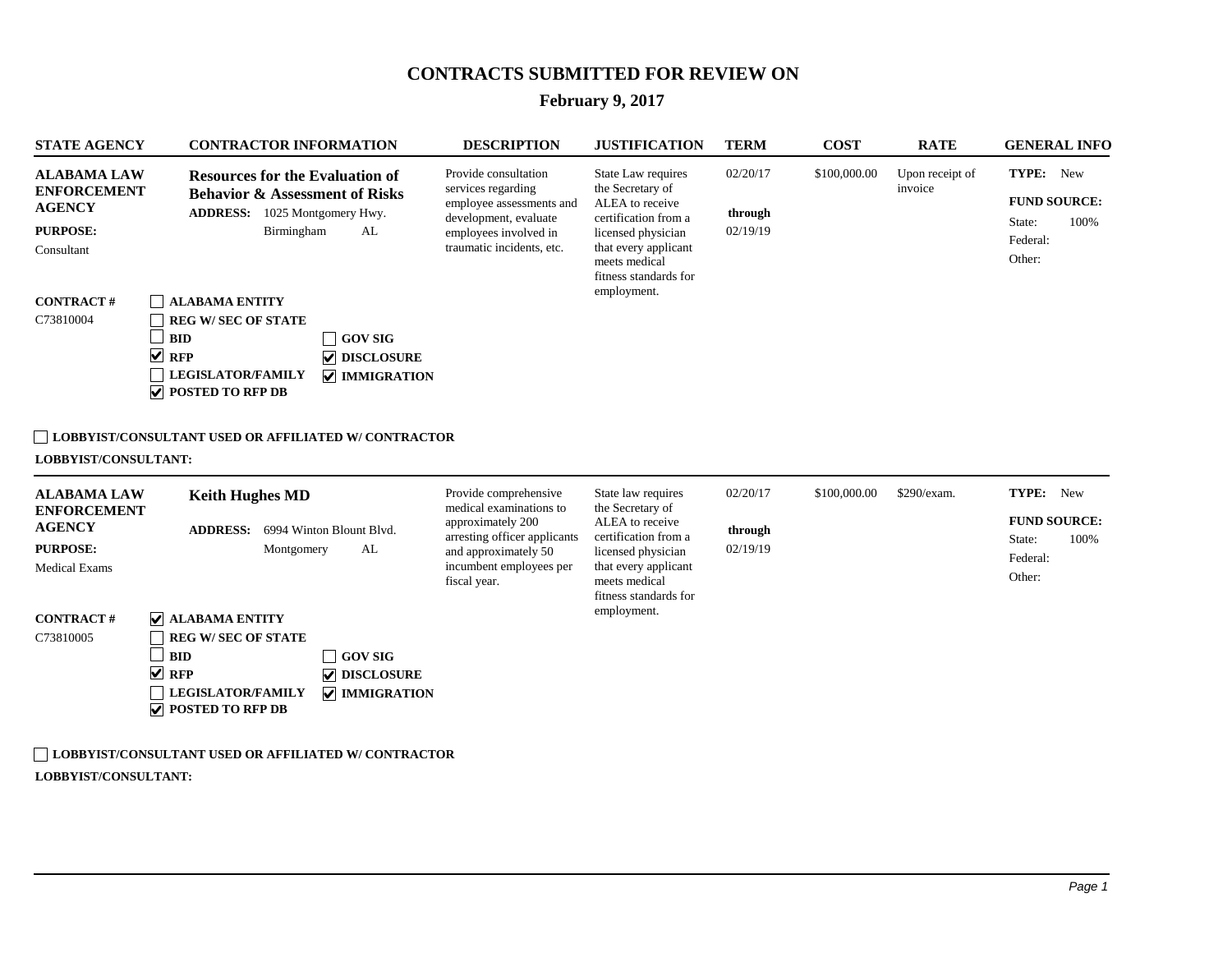# **February 9, 2017**

| <b>STATE AGENCY</b>                                              | <b>CONTRACTOR INFORMATION</b>                                                                                                                                                                                                                                                                                          | <b>DESCRIPTION</b>                                                                     | <b>JUSTIFICATION</b>                                                                                                                                                          | <b>TERM</b>                       | <b>COST</b> | <b>RATE</b>                                                                                                 | <b>GENERAL INFO</b>                                                        |
|------------------------------------------------------------------|------------------------------------------------------------------------------------------------------------------------------------------------------------------------------------------------------------------------------------------------------------------------------------------------------------------------|----------------------------------------------------------------------------------------|-------------------------------------------------------------------------------------------------------------------------------------------------------------------------------|-----------------------------------|-------------|-------------------------------------------------------------------------------------------------------------|----------------------------------------------------------------------------|
| <b>CONSERVATION</b>                                              | <b>Sean P. Powers</b>                                                                                                                                                                                                                                                                                                  | Consulting Services in<br>Portersville Bay Oyster Co.<br>v. N. Gunter Guy, Jr., et al. | The expertise is<br>needed and is not<br>available within the<br>Department.                                                                                                  | 02/01/17                          | \$75,000.00 | \$140.00/hr.,<br>except for<br>deposition and<br>trial time, which<br>shall be at a rate<br>of \$320.00/hr. | TYPE: New                                                                  |
| <b>PURPOSE:</b><br>Consultant                                    | <b>ADDRESS:</b> 4151 Ursuline Drive<br>Mobile<br>AL                                                                                                                                                                                                                                                                    |                                                                                        |                                                                                                                                                                               | through<br>01/31/19               |             |                                                                                                             | <b>FUND SOURCE:</b><br>State:<br>Federal:<br>100%<br>Other:<br><b>NRDA</b> |
| <b>CONTRACT#</b><br>2017CCNR503<br>LOBBYIST/CONSULTANT:          | <b>ALABAMA ENTITY</b><br><b>REG W/SEC OF STATE</b><br><b>GOV SIG</b><br><b>BID</b><br><b>RFP</b><br><b>V</b> DISCLOSURE<br><b>LEGISLATOR/FAMILY</b><br><b>V</b> IMMIGRATION<br><b>POSTED TO RFP DB</b><br>Expert selected pursuant to Ala. Code 41-16-72(1)(d)<br>LOBBYIST/CONSULTANT USED OR AFFILIATED W/ CONTRACTOR |                                                                                        |                                                                                                                                                                               |                                   |             |                                                                                                             |                                                                            |
| <b>CONSERVATION</b>                                              | <b>MGT Of America Consulting LLC</b>                                                                                                                                                                                                                                                                                   | Preparation and                                                                        | DCNR does not                                                                                                                                                                 | Governor's                        | \$32,605.00 | Upon receipt of                                                                                             | TYPE: New                                                                  |
| <b>PURPOSE:</b><br>Consultant<br><b>CONTRACT#</b><br>2017CCNR504 | <b>ADDRESS:</b> 3800 Esplanade Way<br>FL<br>Tallahassee<br><b>ALABAMA ENTITY</b><br>$\sqrt{\phantom{a}}$ REG W/ SEC OF STATE<br><b>BID</b><br><b>GOV SIG</b>                                                                                                                                                           | negotiation of the Indirect<br><b>Cost Rate Proposal</b>                               | have staff<br>sufficiently<br>knowledgeable and<br>experienced in the<br>requirements<br>necessary to develop<br>and negotiate such<br>governmental cost<br>allocation plans. | Signature<br>through<br>Two years |             | invoice.                                                                                                    | <b>FUND SOURCE:</b><br>100%<br>State:<br>Federal:<br>Other:                |
|                                                                  | $\vee$ RFP<br>$\triangledown$ DISCLOSURE<br><b>LEGISLATOR/FAMILY</b><br><b>V</b> IMMIGRATION<br>$\triangledown$ POSTED TO RFP DB<br>LOBBYIST/CONSULTANT USED OR AFFILIATED W/ CONTRACTOR                                                                                                                               |                                                                                        |                                                                                                                                                                               |                                   |             |                                                                                                             |                                                                            |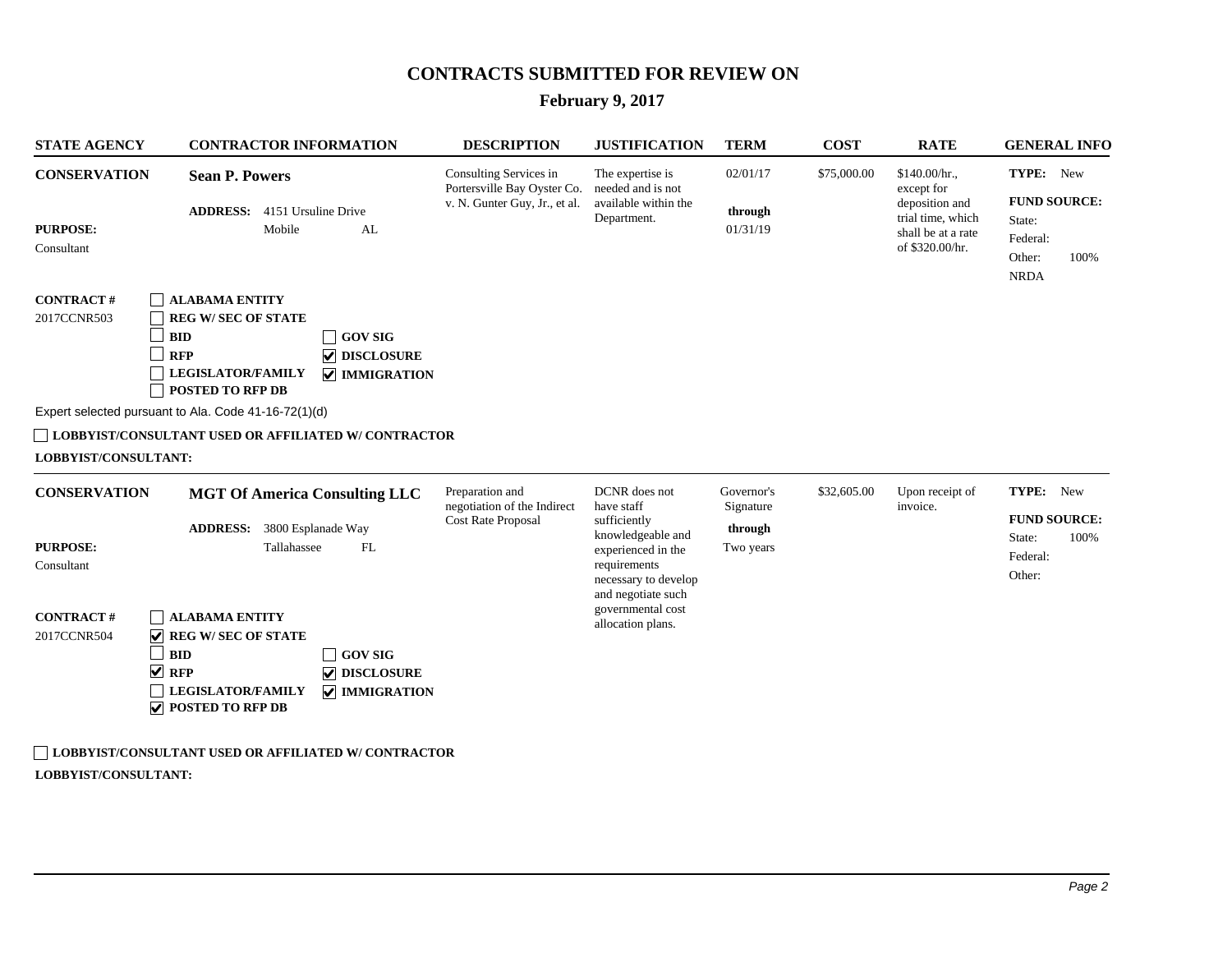# **February 9, 2017**

| <b>STATE AGENCY</b>                                     | <b>CONTRACTOR INFORMATION</b>                                                                                                                                                                                                             | <b>DESCRIPTION</b>                                                                                | <b>JUSTIFICATION</b>                                                                                                                             | <b>TERM</b>         | <b>COST</b>                                   | <b>RATE</b>                 | <b>GENERAL INFO</b>                                         |
|---------------------------------------------------------|-------------------------------------------------------------------------------------------------------------------------------------------------------------------------------------------------------------------------------------------|---------------------------------------------------------------------------------------------------|--------------------------------------------------------------------------------------------------------------------------------------------------|---------------------|-----------------------------------------------|-----------------------------|-------------------------------------------------------------|
| <b>CONSERVATION</b>                                     | <b>Direct Communications</b><br><b>ADDRESS:</b> 2316 First Avenue South                                                                                                                                                                   | Professional services to<br>inform and educate on<br>vital public conservation<br>concerns.       | DCNR does not<br>employ public<br>relations or<br>communications                                                                                 | 03/25/13<br>through | \$30,000.00                                   | Upon receipt of<br>invoice. | TYPE: Amd<br><b>FUND SOURCE:</b><br>100%<br>State:          |
| <b>PURPOSE:</b><br><b>Increase Contract Total</b>       | AL<br>Birmingham                                                                                                                                                                                                                          |                                                                                                   | staff.                                                                                                                                           | 03/31/17            | {Increase} Total<br>Contract:<br>\$430,000.00 |                             | Federal:<br>Other:                                          |
| <b>CONTRACT#</b><br>2017CCNR601<br>LOBBYIST/CONSULTANT: | <b>V</b> ALABAMA ENTITY<br><b>REG W/SEC OF STATE</b><br><b>BID</b><br>GOV SIG<br>$\vee$ RFP<br>DISCLOSURE<br><b>LEGISLATOR/FAMILY</b><br><b>V</b> IMMIGRATION<br>POSTED TO RFP DB<br>LOBBYIST/CONSULTANT USED OR AFFILIATED W/ CONTRACTOR |                                                                                                   |                                                                                                                                                  |                     |                                               |                             |                                                             |
| <b>CORRECTIONS</b>                                      | <b>Noble Software Group LLC</b>                                                                                                                                                                                                           | Will develop, install,                                                                            | This software will                                                                                                                               | 03/01/17            | \$140,032.00                                  | Not provided                | TYPE: New                                                   |
| <b>PURPOSE:</b><br><b>Training Services</b>             | 1320 Yuba Street<br><b>ADDRESS:</b><br>Redding<br>CA                                                                                                                                                                                      | provide training on and<br>maintain software to<br>automate the Women's<br>Risk Needs Assessment. | increase the<br>efficiency of the<br>inmate/Classification<br>process. The ADOC<br>does not have the<br>staff or resources in<br>its Information | through<br>02/28/19 |                                               |                             | <b>FUND SOURCE:</b><br>100%<br>State:<br>Federal:<br>Other: |
| <b>CONTRACT#</b><br>C170051701                          | <b>ALABAMA ENTITY</b><br><b>REG W/SEC OF STATE</b><br><b>BID</b><br><b>GOV SIG</b><br>$\vee$ RFP<br>$\triangledown$ DISCLOSURE<br><b>LEGISLATOR/FAMILY</b><br><b>V</b> IMMIGRATION<br>$\triangledown$ POSTED TO RFP DB                    |                                                                                                   | Systems Division to<br>accomplish this task<br>in a timely manner.                                                                               |                     |                                               |                             |                                                             |
|                                                         | LOBBYIST/CONSULTANT USED OR AFFILIATED W/ CONTRACTOR                                                                                                                                                                                      |                                                                                                   |                                                                                                                                                  |                     |                                               |                             |                                                             |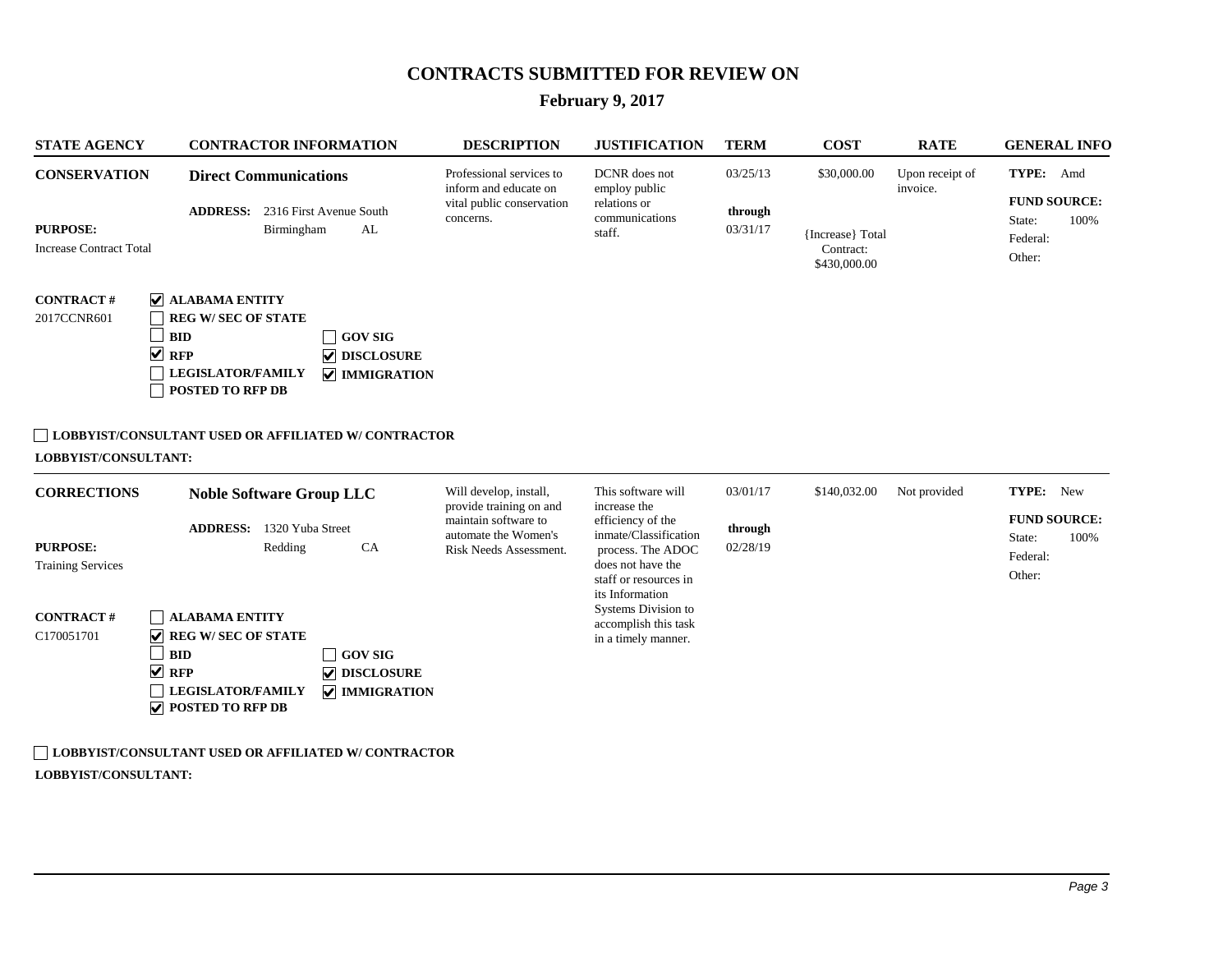# **February 9, 2017**

| <b>STATE AGENCY</b>                                               | <b>CONTRACTOR INFORMATION</b>                                                                                                                                                                                                                                            | <b>DESCRIPTION</b>                                                                          | <b>JUSTIFICATION</b>                                                                                                                                   | <b>TERM</b>                     | <b>COST</b>  | <b>RATE</b>              | <b>GENERAL INFO</b>                                                      |
|-------------------------------------------------------------------|--------------------------------------------------------------------------------------------------------------------------------------------------------------------------------------------------------------------------------------------------------------------------|---------------------------------------------------------------------------------------------|--------------------------------------------------------------------------------------------------------------------------------------------------------|---------------------------------|--------------|--------------------------|--------------------------------------------------------------------------|
| <b>EDUCATION</b><br><b>PURPOSE:</b><br><b>Evaluation Services</b> | <b>Class Measures Inc.</b><br>100 Tower Park Drive<br><b>ADDRESS:</b><br>Woburn<br>AL                                                                                                                                                                                    | Will conduct Ofsted<br>reviews in identified<br>schools throughout the<br>State of Alabama. | The experience,<br>expertise, and<br>capacity to conduct<br>this level of<br>evaluation is not<br>available from the<br>personnel within the<br>ALSDE. | 02/10/17<br>through<br>02/10/18 | \$536,690.00 | Lengthy fee<br>schedule. | TYPE: New<br><b>FUND SOURCE:</b><br>State:<br>Federal:<br>100%<br>Other: |
| <b>CONTRACT#</b><br>C700349                                       | <b>ALABAMA ENTITY</b><br>$\triangledown$ REG W/ SEC OF STATE<br><b>BID</b><br><b>GOV SIG</b><br>$\vee$ RFP<br>DISCLOSURE<br><b>LEGISLATOR/FAMILY</b><br><b>V</b> IMMIGRATION<br>$\triangledown$ POSTED TO RFP DB<br>LOBBYIST/CONSULTANT USED OR AFFILIATED W/ CONTRACTOR |                                                                                             |                                                                                                                                                        |                                 |              |                          |                                                                          |
| LOBBYIST/CONSULTANT:<br><b>FORENSIC</b>                           | Jonrika M. Malone d/b/a Malone                                                                                                                                                                                                                                           | Provide external                                                                            | ADFS has no one on                                                                                                                                     | 01/27/17                        | \$100,000.00 | \$500/autopsy.           | TYPE: New                                                                |
| <b>SCIENCES</b><br><b>PURPOSE:</b><br>Forensic Examination        | <b>Forensic Consulting</b><br><b>ADDRESS:</b> 118 Rain Oak Drive<br>AL<br>Harvest                                                                                                                                                                                        | examination of bodies non<br>homicide on behalf of the<br>department.                       | staff trained to<br>provide this level of<br>pathological expert<br>analysis.                                                                          | through<br>12/31/18             |              |                          | <b>FUND SOURCE:</b><br>100%<br>State:<br>Federal:                        |
| <b>CONTRACT#</b><br>C70480011                                     | $\sqrt{\phantom{a}}$ ALABAMA ENTITY<br><b>REG W/SEC OF STATE</b><br><b>BID</b><br><b>GOV SIG</b><br>$\vee$ RFP<br>$\sqrt{\phantom{a}}$ DISCLOSURE<br><b>LEGISLATOR/FAMILY</b><br><b>IMMIGRATION</b><br>$\triangledown$ POSTED TO RFP DB                                  |                                                                                             |                                                                                                                                                        |                                 |              |                          | Other:                                                                   |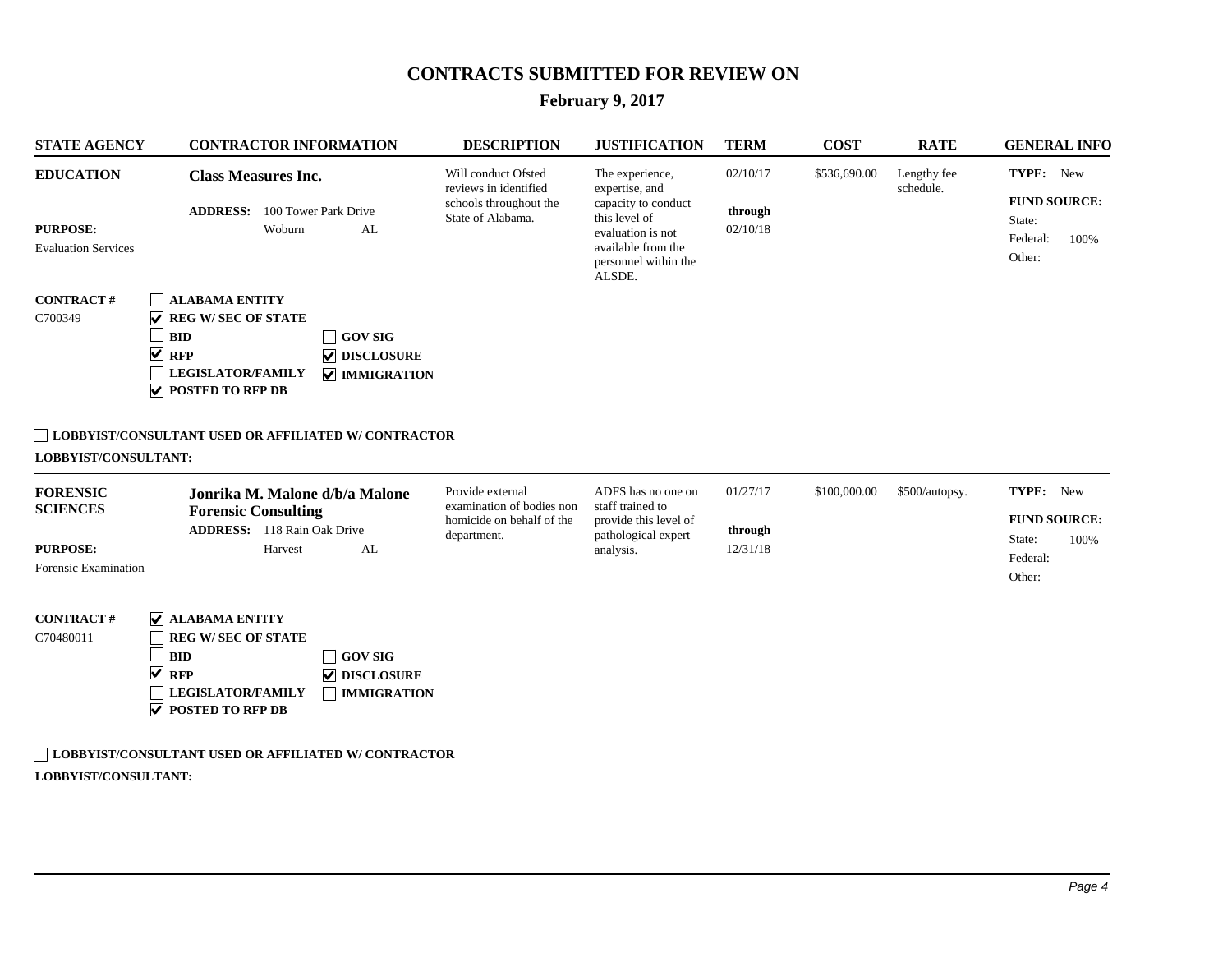# **February 9, 2017**

| <b>STATE AGENCY</b>                        | <b>CONTRACTOR INFORMATION</b>                                                                                                                                                                                                                                   | <b>DESCRIPTION</b>                                                                                                                                        | <b>JUSTIFICATION</b>                                                                                          | <b>TERM</b>         | <b>COST</b>                                              | <b>RATE</b>                 | <b>GENERAL INFO</b>                                               |
|--------------------------------------------|-----------------------------------------------------------------------------------------------------------------------------------------------------------------------------------------------------------------------------------------------------------------|-----------------------------------------------------------------------------------------------------------------------------------------------------------|---------------------------------------------------------------------------------------------------------------|---------------------|----------------------------------------------------------|-----------------------------|-------------------------------------------------------------------|
|                                            | HUMAN RESOURCES Fidelity Information Services LLC                                                                                                                                                                                                               | Will deliver food<br>assistance, TANF, child                                                                                                              | Use of EBT to<br>deliver food                                                                                 | 02/01/17            | \$0.00                                                   | No additional<br>funds.     | TYPE: Amd                                                         |
| <b>PURPOSE:</b><br>Amends Wording Only     | <b>ADDRESS:</b> 11000 West Lake Park Drive<br>WI<br>Milwaukee                                                                                                                                                                                                   | support and unemployment<br>benefits to recipients by<br>use of EBT/EFT.                                                                                  | assistance benefits is<br>a federal<br>requirement.                                                           | through<br>09/30/18 | {No Change}<br><b>Total Contract:</b><br>\$10,000,000.00 |                             | <b>FUND SOURCE:</b><br>State:<br>50%<br>Federal:<br>50%<br>Other: |
| <b>CONTRACT#</b><br>C60161696              | <b>ALABAMA ENTITY</b><br>$\overline{\mathbf{v}}$<br><b>REG W/ SEC OF STATE</b><br><b>BID</b><br>GOV SIG<br>$\blacktriangledown$<br><b>RFP</b><br>$\triangledown$ DISCLOSURE<br><b>LEGISLATOR/FAMILY</b><br><b>V</b> IMMIGRATION<br><b>POSTED TO RFP DB</b><br>V |                                                                                                                                                           |                                                                                                               |                     |                                                          |                             |                                                                   |
| LOBBYIST/CONSULTANT:                       | LOBBYIST/CONSULTANT USED OR AFFILIATED W/ CONTRACTOR                                                                                                                                                                                                            |                                                                                                                                                           |                                                                                                               |                     |                                                          |                             |                                                                   |
| <b>LABOR</b>                               | <b>Regions Bank</b>                                                                                                                                                                                                                                             | Services will include<br>account level services,                                                                                                          | Services must be<br>performed by a                                                                            | 04/01/17            | \$720,000.00                                             | Upon receipt of<br>invoice. | TYPE: New                                                         |
| <b>PURPOSE:</b><br><b>Banking Services</b> | <b>ADDRESS:</b> 201 Monroe Street<br>Montgomery<br>AL                                                                                                                                                                                                           | incoming and outgoing<br>wire transfer services,<br><b>Automated Clearing House</b><br>origination and receipts<br>processing and settlement<br>services. | financial institution<br>with the ability to<br>interact and process<br>files through the<br>Federal Reserve. | through<br>04/01/19 |                                                          |                             | <b>FUND SOURCE:</b><br>State:<br>Federal:<br>100%<br>Other:       |
| <b>CONTRACT#</b><br>C70130002              | <b>V</b> ALABAMA ENTITY<br><b>REG W/SEC OF STATE</b><br><b>BID</b><br><b>GOV SIG</b><br>$\blacktriangledown$<br><b>RFP</b><br>$\nabla$ DISCLOSURE<br>$\sqrt{\phantom{a}}$ IMMIGRATION<br>LEGISLATOR/FAMILY<br>$\blacktriangledown$<br><b>POSTED TO RFP DB</b>   |                                                                                                                                                           |                                                                                                               |                     |                                                          |                             |                                                                   |
|                                            | <b>LOBBYIST/CONSULTANT USED OR AFFILIATED W/ CONTRACTOR</b>                                                                                                                                                                                                     |                                                                                                                                                           |                                                                                                               |                     |                                                          |                             |                                                                   |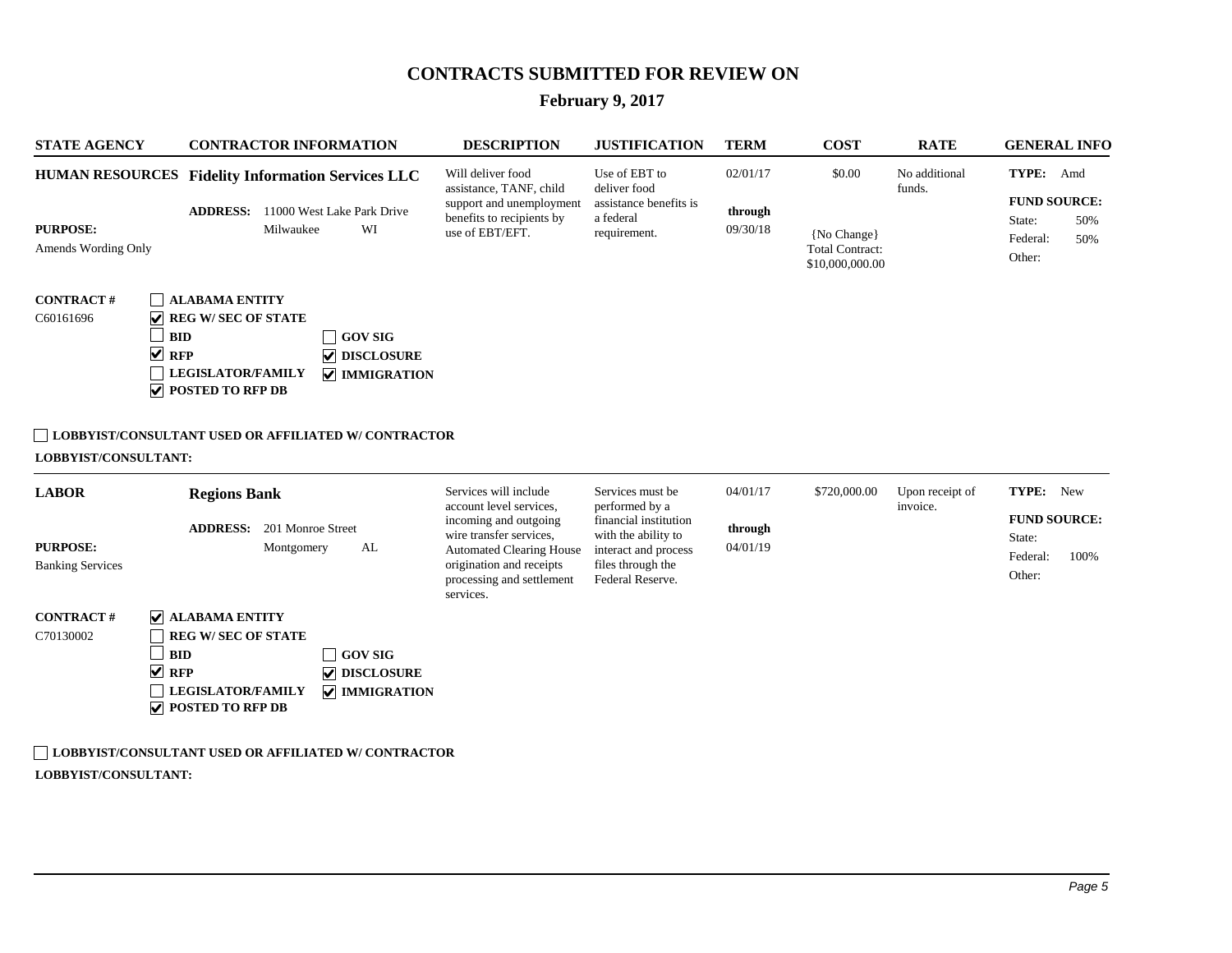#### **February 9, 2017**

| <b>STATE AGENCY</b>                                          | <b>CONTRACTOR INFORMATION</b>                                                                                                                                                                                                                            | <b>DESCRIPTION</b>                                                                                                                                                                                                     | <b>JUSTIFICATION</b>                                                                                                                      | <b>TERM</b>                     | <b>COST</b>                                                     | <b>RATE</b>             | <b>GENERAL INFO</b>                                                                |
|--------------------------------------------------------------|----------------------------------------------------------------------------------------------------------------------------------------------------------------------------------------------------------------------------------------------------------|------------------------------------------------------------------------------------------------------------------------------------------------------------------------------------------------------------------------|-------------------------------------------------------------------------------------------------------------------------------------------|---------------------------------|-----------------------------------------------------------------|-------------------------|------------------------------------------------------------------------------------|
| <b>LABOR</b><br><b>PURPOSE:</b><br><b>Marketing Services</b> | <b>Raycom Media</b><br>201 Monroe Street<br><b>ADDRESS:</b><br>AL<br>Montgomery                                                                                                                                                                          | Digital marketing services<br>to be provided are brand<br>planning, and research,<br>creative development and<br>digital execution, social<br>media marketing, shopper<br>marketing and geo<br>marketing.              | Do not have the<br>capabilities to<br>perform these types<br>of services in house.                                                        | 03/01/17<br>through<br>02/28/18 | \$48,000.00                                                     | Not provided.           | TYPE:<br><b>New</b><br><b>FUND SOURCE:</b><br>State:<br>Federal:<br>100%<br>Other: |
| <b>CONTRACT#</b><br>C70130003<br>LOBBYIST/CONSULTANT:        | V ALABAMA ENTITY<br><b>REG W/SEC OF STATE</b><br><b>GOV SIG</b><br><b>BID</b><br>$\vee$ RFP<br><b>V</b> DISCLOSURE<br><b>LEGISLATOR/FAMILY</b><br>$\sqrt{}$ IMMIGRATION<br>⊽<br>POSTED TO RFP DB<br>LOBBYIST/CONSULTANT USED OR AFFILIATED W/ CONTRACTOR |                                                                                                                                                                                                                        |                                                                                                                                           |                                 |                                                                 |                         |                                                                                    |
| <b>MEDICAID</b><br><b>PURPOSE:</b><br>Amends Wording Only    | <b>Charles Daniel Rush DMD</b><br><b>ADDRESS:</b> 1578 Highland Road<br>Lineville<br>AL                                                                                                                                                                  | Provides policy expertise,<br>professional participation<br>in administrative actions,<br>court actions, provider and<br>recipient reviews to<br>ascertain compliance with<br><b>State and Federal</b><br>regulations. | Agency would not<br>have the ability to<br>determine<br>appropriate services<br>without the<br>professional<br>knowledge of a<br>dentist. | 02/01/17<br>through<br>03/31/18 | \$0.00<br>{No Change}<br><b>Total Contract:</b><br>\$200,000.00 | No additional<br>funds. | TYPE:<br>Amd<br><b>FUND SOURCE:</b><br>State:<br>25%<br>Federal:<br>75%<br>Other:  |
| <b>CONTRACT#</b><br>C16000000007                             | <b>ALABAMA ENTITY</b><br><b>REG W/SEC OF STATE</b><br><b>BID</b><br><b>GOV SIG</b><br>$\blacktriangledown$<br><b>V</b> DISCLOSURE<br><b>RFP</b><br><b>LEGISLATOR/FAMILY</b><br><b>V</b> IMMIGRATION<br>POSTED TO RFP DB                                  |                                                                                                                                                                                                                        |                                                                                                                                           |                                 |                                                                 |                         |                                                                                    |

The original RFP was posted to the RFP database.

**LOBBYIST/CONSULTANT USED OR AFFILIATED W/ CONTRACTOR**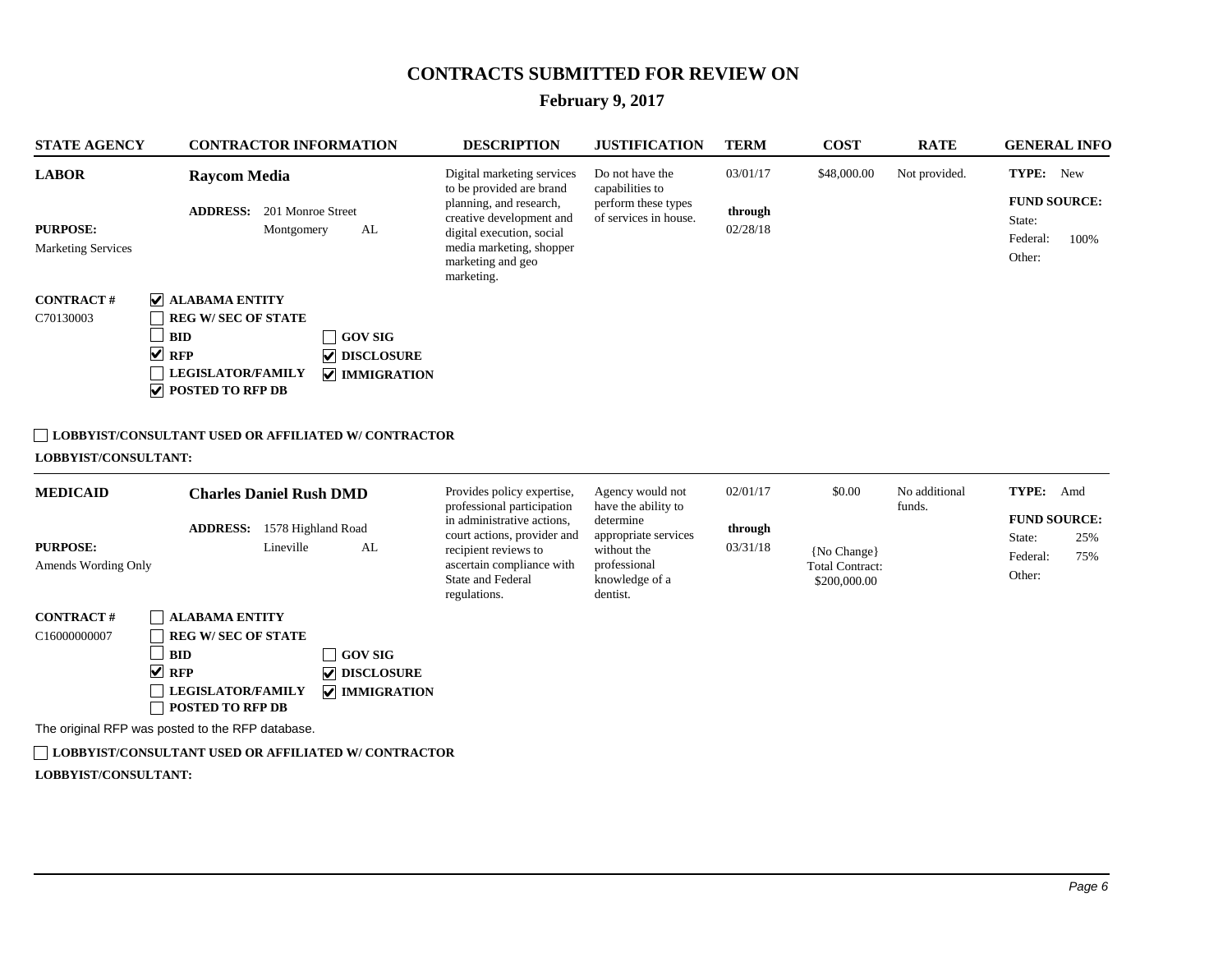# **February 9, 2017**

| <b>STATE AGENCY</b>                                                                                                                                                                                        | <b>CONTRACTOR INFORMATION</b>                                                                                                                                                                                                                         | <b>DESCRIPTION</b>                                                                                                                                                  | <b>JUSTIFICATION</b>                                                                                                                                     | <b>TERM</b>                     | <b>COST</b> | <b>RATE</b>                 | <b>GENERAL INFO</b>                                                          |  |
|------------------------------------------------------------------------------------------------------------------------------------------------------------------------------------------------------------|-------------------------------------------------------------------------------------------------------------------------------------------------------------------------------------------------------------------------------------------------------|---------------------------------------------------------------------------------------------------------------------------------------------------------------------|----------------------------------------------------------------------------------------------------------------------------------------------------------|---------------------------------|-------------|-----------------------------|------------------------------------------------------------------------------|--|
| <b>MENTAL HEALTH</b><br><b>PURPOSE:</b><br><b>Training Services</b>                                                                                                                                        | Alabama School of Alcohol & Other<br>Drug Studies Inc.<br>ADDRESS: 3792 County Road 703<br>Cullman<br>AL                                                                                                                                              | Training event that<br>addresses cutting edge<br>issues in the behavioral<br>health field that targets<br>integration of services with<br>other community partners. | Annual event with<br>allow for Continuing<br><b>Education Units to</b><br>be awarded.                                                                    | 03/01/17<br>through<br>09/30/17 | \$54,780.00 | Upon receipt of<br>invoice. | TYPE: New<br><b>FUND SOURCE:</b><br>State:<br>100%<br>Federal:<br>Other:     |  |
| <b>CONTRACT#</b><br>C7061416224<br>Sole Source Provider.                                                                                                                                                   | <b>V</b> ALABAMA ENTITY<br><b>REG W/SEC OF STATE</b><br><b>BID</b><br><b>GOV SIG</b><br><b>RFP</b><br>DISCLOSURE<br><b>LEGISLATOR/FAMILY</b><br><b>IMMIGRATION</b><br><b>POSTED TO RFP DB</b><br>LOBBYIST/CONSULTANT USED OR AFFILIATED W/ CONTRACTOR |                                                                                                                                                                     |                                                                                                                                                          |                                 |             |                             |                                                                              |  |
| LOBBYIST/CONSULTANT:                                                                                                                                                                                       |                                                                                                                                                                                                                                                       |                                                                                                                                                                     |                                                                                                                                                          |                                 |             |                             |                                                                              |  |
| <b>REHABILITATION</b><br><b>Arkansas Communication Plus+</b><br><b>SERVICES</b><br><b>Research Associates</b><br><b>ADDRESS:</b> 58 Deauville Circle<br><b>PURPOSE:</b><br>AR<br>Little Rock<br>Consultant |                                                                                                                                                                                                                                                       | To assess consumer<br>satisfaction of persons who<br>are Deaf or Hard of<br>Hearing with services<br>received by the<br>Department.                                 | Merit employee who<br>is providing the<br>service should not<br>be involved in<br>surveying consumer<br>satisfaction since<br>this may cause<br>possible | 02/10/17<br>through<br>12/31/17 | \$60,000.00 | \$5,454.55/mo.              | TYPE:<br>Rnwl<br><b>FUND SOURCE:</b><br>State:<br>Federal:<br>100%<br>Other: |  |
| <b>CONTRACT#</b><br>C70870004<br>$\Box$ <b>E</b> OBBUTCHLOOMSULT THAND USED OB A FIFILE LITED WALSONED A CHOIC                                                                                             | <b>ALABAMA ENTITY</b><br><b>REG W/SEC OF STATE</b><br><b>BID</b><br><b>GOV SIG</b><br>$\blacktriangledown$<br><b>RFP</b><br>$\nabla$ DISCLOSURE<br><b>LEGISLATOR/FAMILY</b><br>$\sqrt{\phantom{a}}$ IMMIGRATION<br>$\triangledown$ POSTED TO RFP DB   |                                                                                                                                                                     | misrepresentation<br>due to rater bias.                                                                                                                  |                                 |             |                             |                                                                              |  |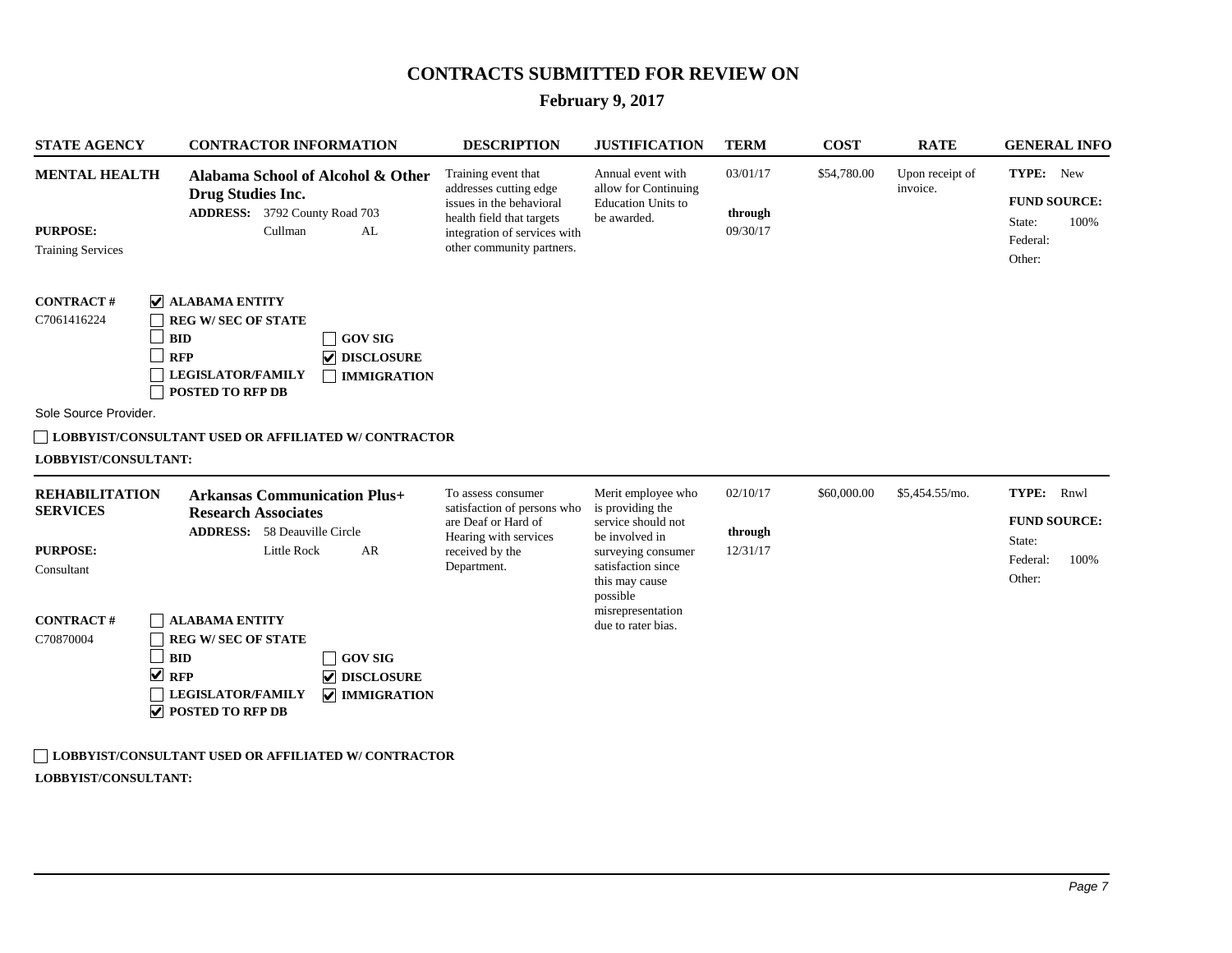# **February 9, 2017**

| <b>STATE AGENCY</b>                                         | <b>CONTRACTOR INFORMATION</b>                                                                                                                                                                          | <b>DESCRIPTION</b>                                                                                    | <b>JUSTIFICATION</b>                                        | <b>TERM</b>                     | <b>COST</b> | <b>RATE</b>                 | <b>GENERAL INFO</b>                                         |
|-------------------------------------------------------------|--------------------------------------------------------------------------------------------------------------------------------------------------------------------------------------------------------|-------------------------------------------------------------------------------------------------------|-------------------------------------------------------------|---------------------------------|-------------|-----------------------------|-------------------------------------------------------------|
| <b>REHABILITATION</b><br><b>SERVICES</b><br><b>PURPOSE:</b> | <b>Jennifer McDonough MS CRC</b><br><b>ADDRESS:</b> 8788 Osborne Turnpike<br>Richmond<br>VA.                                                                                                           | To provide statewide<br>certificate based job coach<br>training to supported<br>employment providers. | Our merit systems<br>employees are not<br>skilled trainers. | 02/10/17<br>through<br>09/30/18 | \$9,000.00  | Upon receipt of<br>invoice. | TYPE:<br>Rnwl<br><b>FUND SOURCE:</b><br>State:              |
| Consultant                                                  |                                                                                                                                                                                                        |                                                                                                       |                                                             |                                 |             |                             | Federal:<br>100%<br>Other:                                  |
| <b>CONTRACT#</b><br>C70870017                               | <b>ALABAMA ENTITY</b><br><b>REG W/SEC OF STATE</b><br><b>BID</b><br><b>GOV SIG</b><br><b>RFP</b><br><b>V</b> DISCLOSURE<br><b>LEGISLATOR/FAMILY</b><br><b>V</b> IMMIGRATION<br><b>POSTED TO RFP DB</b> |                                                                                                       |                                                             |                                 |             |                             |                                                             |
| Sole Source Approval                                        |                                                                                                                                                                                                        |                                                                                                       |                                                             |                                 |             |                             |                                                             |
|                                                             | <b>LOBBYIST/CONSULTANT USED OR AFFILIATED W/ CONTRACTOR</b>                                                                                                                                            |                                                                                                       |                                                             |                                 |             |                             |                                                             |
| LOBBYIST/CONSULTANT:                                        |                                                                                                                                                                                                        |                                                                                                       |                                                             |                                 |             |                             |                                                             |
| <b>REHABILITATION</b><br><b>SERVICES</b>                    | Valerie Brook M Ed                                                                                                                                                                                     | To provide statewide<br>certificate based job coach                                                   | Our merit systems<br>employees are not                      | 02/10/17                        | \$9,000.00  | Upon receipt of<br>invoice. | TYPE:<br>Rnwl                                               |
| <b>PURPOSE:</b><br>Consultant                               | <b>ADDRESS:</b> 2325 Chartstone Drive<br>Midlothian<br>VA                                                                                                                                              | training to supported<br>employment providers.                                                        | skilled trainers.                                           | through<br>09/30/18             |             |                             | <b>FUND SOURCE:</b><br>State:<br>Federal:<br>100%<br>Other: |
| <b>CONTRACT#</b><br>C70870018                               | <b>ALABAMA ENTITY</b><br><b>REG W/SEC OF STATE</b><br><b>BID</b><br><b>GOV SIG</b><br><b>V</b> DISCLOSURE<br><b>RFP</b><br><b>LEGISLATOR/FAMILY</b><br><b>V</b> IMMIGRATION<br>POSTED TO RFP DB        |                                                                                                       |                                                             |                                 |             |                             |                                                             |
| Sole Source Approval                                        |                                                                                                                                                                                                        |                                                                                                       |                                                             |                                 |             |                             |                                                             |
|                                                             | <b>LOBBYIST/CONSULTANT USED OR AFFILIATED W/ CONTRACTOR</b>                                                                                                                                            |                                                                                                       |                                                             |                                 |             |                             |                                                             |
| LOBBYIST/CONSULTANT:                                        |                                                                                                                                                                                                        |                                                                                                       |                                                             |                                 |             |                             |                                                             |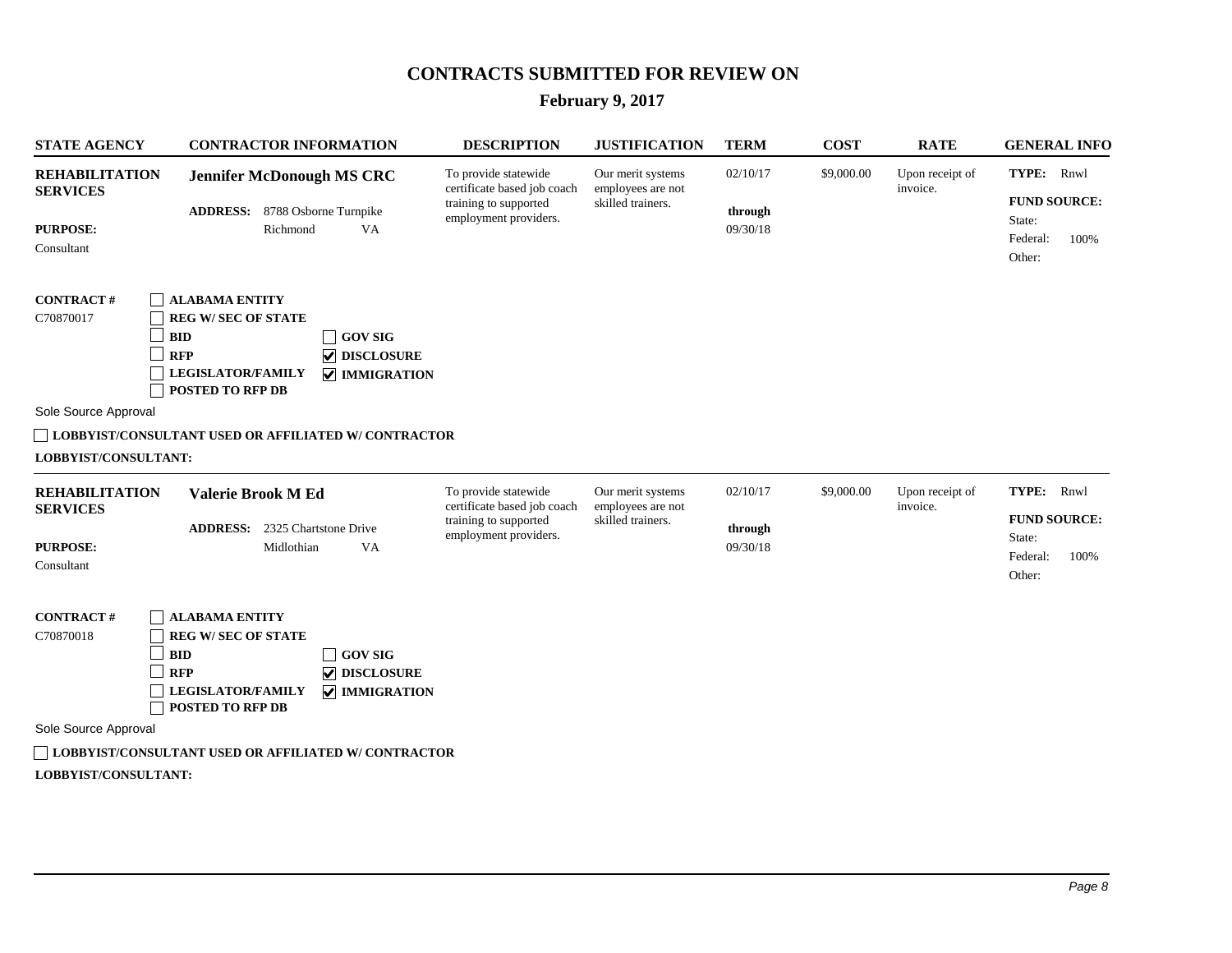# **February 9, 2017**

| <b>STATE AGENCY</b>                                                                                 | <b>CONTRACTOR INFORMATION</b>                                                                                                                                                                                                                                                                                                                                            | <b>DESCRIPTION</b>                                                                                                                                                                                                         | <b>JUSTIFICATION</b>                                                                                               | <b>TERM</b>                     | <b>COST</b>                                                     | <b>RATE</b>              | <b>GENERAL INFO</b>                                                      |  |  |
|-----------------------------------------------------------------------------------------------------|--------------------------------------------------------------------------------------------------------------------------------------------------------------------------------------------------------------------------------------------------------------------------------------------------------------------------------------------------------------------------|----------------------------------------------------------------------------------------------------------------------------------------------------------------------------------------------------------------------------|--------------------------------------------------------------------------------------------------------------------|---------------------------------|-----------------------------------------------------------------|--------------------------|--------------------------------------------------------------------------|--|--|
| <b>REVENUE</b><br><b>PURPOSE:</b><br><b>Increase Contract Total</b><br><b>CONTRACT#</b><br>C6019126 | <b>PCC Technology Group LLC</b><br><b>ADDRESS:</b> 2 Barnard Lane<br><b>CT</b><br>Bloomfield<br><b>ALABAMA ENTITY</b><br>$\triangledown$ REG W/ SEC OF STATE<br><b>BID</b><br><b>GOV SIG</b><br>$\vee$ RFP<br>DISCLOSURE<br><b>LEGISLATOR/FAMILY</b><br><b>V</b> IMMIGRATION<br>$\triangledown$ POSTED TO RFP DB<br>LOBBYIST/CONSULTANT USED OR AFFILIATED W/ CONTRACTOR | Will develop a web-based,<br>on-line business personal<br>property tax filing system<br>for taxpayers who are<br>required to file a business<br>personal property tax<br>return with any official or<br>applicable agency. | No merit system<br>employee possesses<br>the resources.<br>knowledge, and<br>expertise to perform<br>this service. | 02/01/15<br>through<br>01/31/19 | \$229,535.00<br>{Increase} Total<br>Contract:<br>\$1,041,230.00 | Lengthy fee<br>schedule  | TYPE: Amd<br><b>FUND SOURCE:</b><br>State:<br>100%<br>Federal:<br>Other: |  |  |
| LOBBYIST/CONSULTANT:<br><b>SECRETARY OF</b><br><b>STATE</b><br><b>PURPOSE:</b><br>Consultant        | The Police & Sheriffs Press Inc.<br><b>ADDRESS:</b><br>204 East Third Street<br>Vidalia<br><b>GA</b>                                                                                                                                                                                                                                                                     | Will provide software,<br>installation services, and<br>technical support necessary<br>for the implementation of a<br>photo voter identification<br>card system for the state of<br>Alabama.                               | Scope of services<br>are outside the<br>capability of a state<br>employee.                                         | 02/01/17<br>through<br>01/05/19 | \$195,000.00<br>{Increase} Total<br>Contract:<br>\$430,000.00   | Lengthy fee<br>schedule. | TYPE: Amd<br><b>FUND SOURCE:</b><br>100%<br>State:<br>Federal:<br>Other: |  |  |
| <b>CONTRACT#</b><br>C7040110                                                                        | <b>ALABAMA ENTITY</b><br>$\triangledown$ REG W/ SEC OF STATE<br><b>BID</b><br><b>GOV SIG</b><br>$\sqrt{ }$ RFP<br>$\sqrt{\phantom{a}}$ DISCLOSURE<br><b>LEGISLATOR/FAMILY</b><br>$\sqrt{\phantom{a}}$ IMMIGRATION<br>$\triangledown$ POSTED TO RFP DB                                                                                                                    |                                                                                                                                                                                                                            |                                                                                                                    |                                 |                                                                 |                          |                                                                          |  |  |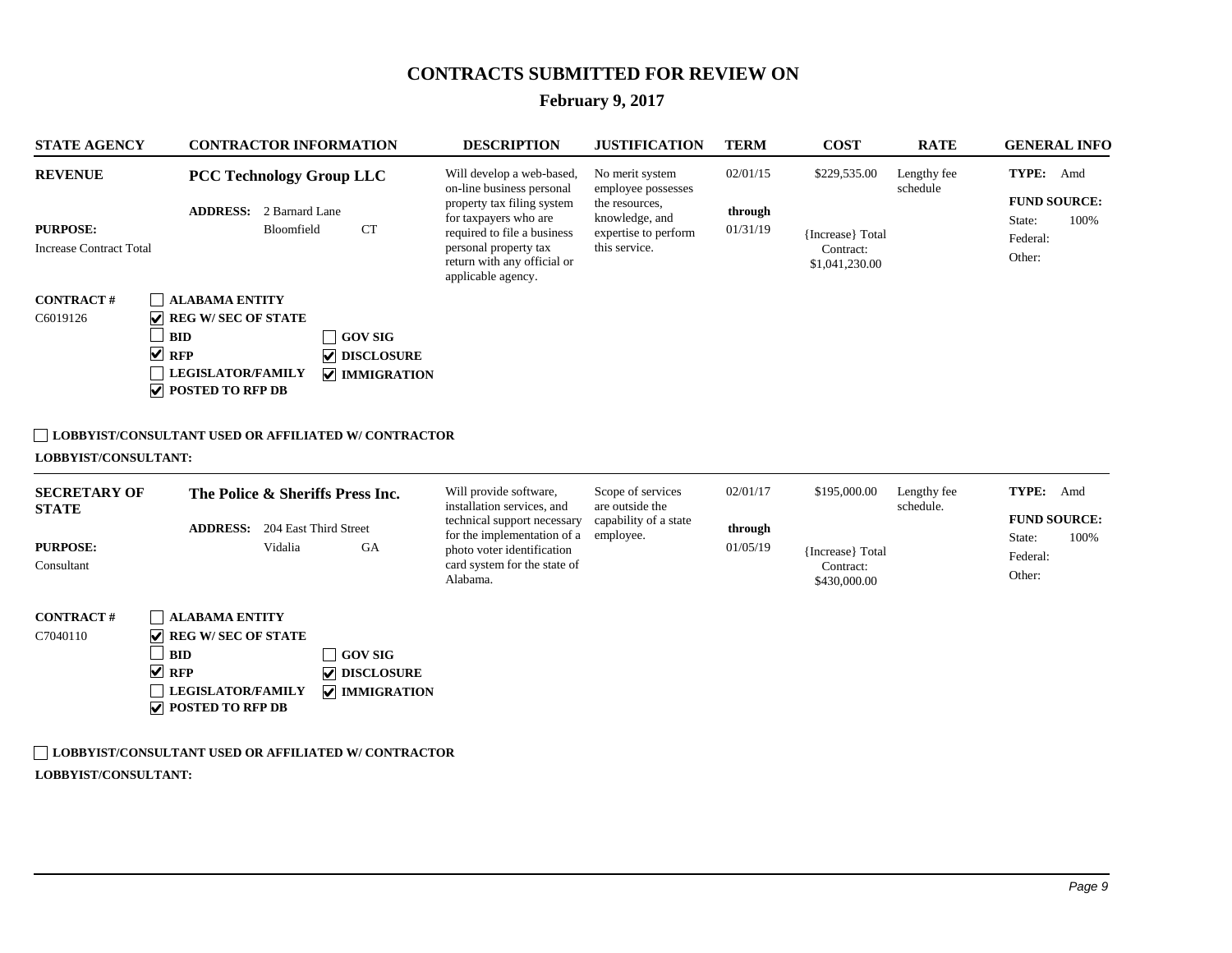# **February 9, 2017**

| <b>STATE AGENCY</b>                                                                                                                              | <b>CONTRACTOR INFORMATION</b>                                                                                                                                                                                                                                                                                  | <b>DESCRIPTION</b>                                               | <b>JUSTIFICATION</b>                                                                                                                                                         | <b>TERM</b>                                    | <b>COST</b>                                                     | <b>RATE</b>                                                                                | <b>GENERAL INFO</b>                                                            |
|--------------------------------------------------------------------------------------------------------------------------------------------------|----------------------------------------------------------------------------------------------------------------------------------------------------------------------------------------------------------------------------------------------------------------------------------------------------------------|------------------------------------------------------------------|------------------------------------------------------------------------------------------------------------------------------------------------------------------------------|------------------------------------------------|-----------------------------------------------------------------|--------------------------------------------------------------------------------------------|--------------------------------------------------------------------------------|
| <b>TRANSPORTATION</b><br><b>PURPOSE:</b><br><b>Increase Contract Total</b><br><b>CONTRACT#</b><br>017CDOT025<br>$\vee$ RFP                       | David Evans & Associates Inc.<br><b>ADDRESS:</b> 1115 Wesy Bay Drive<br><b>WA</b><br>Olympia<br><b>ALABAMA ENTITY</b><br>$\triangledown$ REG W/ SEC OF STATE<br><b>BID</b><br><b>GOV SIG</b><br><b>V</b> DISCLOSURE<br><b>LEGISLATOR/FAMILY</b><br>$\sqrt{\ }$ IMMIGRATION<br>$\triangledown$ POSTED TO RFP DB | <b>Transportation support</b><br>services . {STATEWIDE}          | The Department<br>needs these<br>professional services<br>in order to meet<br>prescribed project<br>schedules as<br>outlined in the<br>current<br>Transportation<br>Program. | Governor's<br>Signature<br>through<br>01/12/19 | \$500,000.00<br>{Increase} Total<br>Contract:<br>\$1,500,000.00 | Actual salary and<br>wages determined<br>by ALDOT's<br>Bureau of<br>Finance and<br>Audits. | TYPE: Amd<br><b>FUND SOURCE:</b><br>State:<br>20%<br>80%<br>Federal:<br>Other: |
| LOBBYIST/CONSULTANT:                                                                                                                             | LOBBYIST/CONSULTANT USED OR AFFILIATED W/ CONTRACTOR                                                                                                                                                                                                                                                           |                                                                  |                                                                                                                                                                              |                                                |                                                                 |                                                                                            | TYPE: New                                                                      |
| <b>TRANSPORTATION</b><br>Pennoni Associates Inc.<br><b>ADDRESS:</b> 3100 Horizon Drive<br><b>PURPOSE:</b><br>King of Prussia<br>PA<br>Consultant |                                                                                                                                                                                                                                                                                                                | Shop inspection for<br>structural steel services.<br>{STATEWIDE} | The Department<br>needs these<br>professional services<br>in order to meet<br>prescribed project<br>schedules as<br>outlined in the<br>current                               | Signature<br>through<br>01/12/19               | Governor's<br>\$500,000.00                                      | Upon receipt of<br>invoice                                                                 | <b>FUND SOURCE:</b><br>20%<br>State:<br>Federal:<br>80%<br>Other:              |
| <b>CONTRACT#</b><br>017CDOT026<br>$\vee$ RFP                                                                                                     | <b>ALABAMA ENTITY</b><br>$\sqrt{\phantom{a}}$ REG W/ SEC OF STATE<br><b>BID</b><br><b>GOV SIG</b><br><b>V</b> DISCLOSURE<br><b>LEGISLATOR/FAMILY</b><br><b>V</b> IMMIGRATION<br>$\triangledown$ POSTED TO RFP DB                                                                                               |                                                                  | Transportation<br>Program.                                                                                                                                                   |                                                |                                                                 |                                                                                            |                                                                                |
|                                                                                                                                                  | <b>LOBBYIST/CONSULTANT USED OR AFFILIATED W/ CONTRACTOR</b>                                                                                                                                                                                                                                                    |                                                                  |                                                                                                                                                                              |                                                |                                                                 |                                                                                            |                                                                                |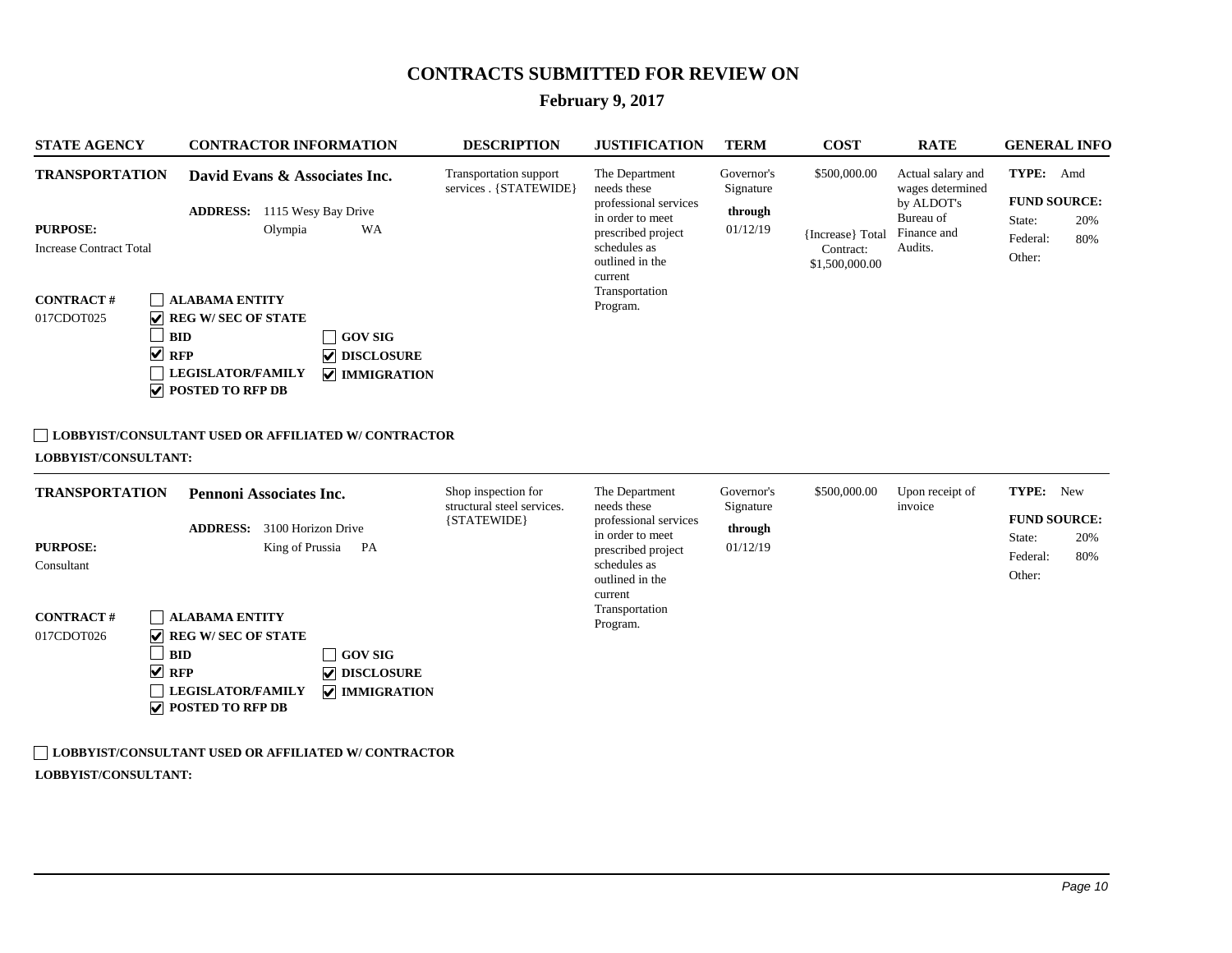# **February 9, 2017**

| <b>STATE AGENCY</b>                                                            | <b>CONTRACTOR INFORMATION</b>                                                                                                                                                                                                                              | <b>DESCRIPTION</b>                                                                                               | <b>JUSTIFICATION</b>                                                                                            | <b>TERM</b>                                     | <b>COST</b> | <b>RATE</b>                 | <b>GENERAL INFO</b>                                                            |
|--------------------------------------------------------------------------------|------------------------------------------------------------------------------------------------------------------------------------------------------------------------------------------------------------------------------------------------------------|------------------------------------------------------------------------------------------------------------------|-----------------------------------------------------------------------------------------------------------------|-------------------------------------------------|-------------|-----------------------------|--------------------------------------------------------------------------------|
| <b>TRANSPORTATION</b><br><b>PURPOSE:</b><br>Appraiser                          | <b>Tyler Powell</b><br><b>ADDRESS:</b><br>880 Montclair Road<br>Birmingham<br>AL                                                                                                                                                                           | Provide real property<br>appraisals on highway<br>right-of-way projects on an<br>as needed basis.<br>{STATEWIDE} | The state does not<br>require staff<br>employees to be<br>Certified and makes<br>no accommodations<br>for such. | Governor's<br>Signature<br>through<br>Two years | \$50,000.00 | Upon receipt of<br>invoice  | TYPE: New<br><b>FUND SOURCE:</b><br>20%<br>State:<br>Federal:<br>80%<br>Other: |
| <b>CONTRACT#</b><br>017CDOT027<br>$\vee$ RFP<br>LOBBYIST/CONSULTANT:           | <b>ALABAMA ENTITY</b><br><b>REG W/SEC OF STATE</b><br><b>GOV SIG</b><br><b>BID</b><br><b>V</b> DISCLOSURE<br><b>LEGISLATOR/FAMILY</b><br>$\triangledown$ IMMIGRATION<br>$\sqrt{}$ POSTED TO RFP DB<br>LOBBYIST/CONSULTANT USED OR AFFILIATED W/ CONTRACTOR |                                                                                                                  |                                                                                                                 |                                                 |             |                             |                                                                                |
| <b>TRANSPORTATION</b><br><b>PURPOSE:</b><br>Appraiser                          | <b>Edwin H. Tillman</b><br>ADDRESS: 4732 Woodmere Blvd.<br>AL<br>Montgomery                                                                                                                                                                                | Provide real property<br>appraisals on highway<br>right-of-way projects on an<br>as needed basis<br>(STATEWIDE)  | The state does not<br>require staff<br>employees to be<br>Certified and makes<br>no accommodations<br>for such. | Governor's<br>Signature<br>through<br>Two years | \$50,000.00 | Upon receipt of<br>invoice. | TYPE: New<br><b>FUND SOURCE:</b><br>State:<br>20%<br>Federal:<br>80%<br>Other: |
| <b>CONTRACT#</b><br>$\blacktriangledown$<br>017CDOT028<br>$\blacktriangledown$ | <b>ALABAMA ENTITY</b><br><b>REG W/SEC OF STATE</b><br><b>BID</b><br><b>GOV SIG</b><br><b>RFP</b><br>$\nabla$ DISCLOSURE<br><b>V</b> IMMIGRATION<br><b>LEGISLATOR/FAMILY</b><br>$\triangledown$ POSTED TO RFP DB                                            |                                                                                                                  |                                                                                                                 |                                                 |             |                             |                                                                                |
|                                                                                | LOBBYIST/CONSULTANT USED OR AFFILIATED W/ CONTRACTOR                                                                                                                                                                                                       |                                                                                                                  |                                                                                                                 |                                                 |             |                             |                                                                                |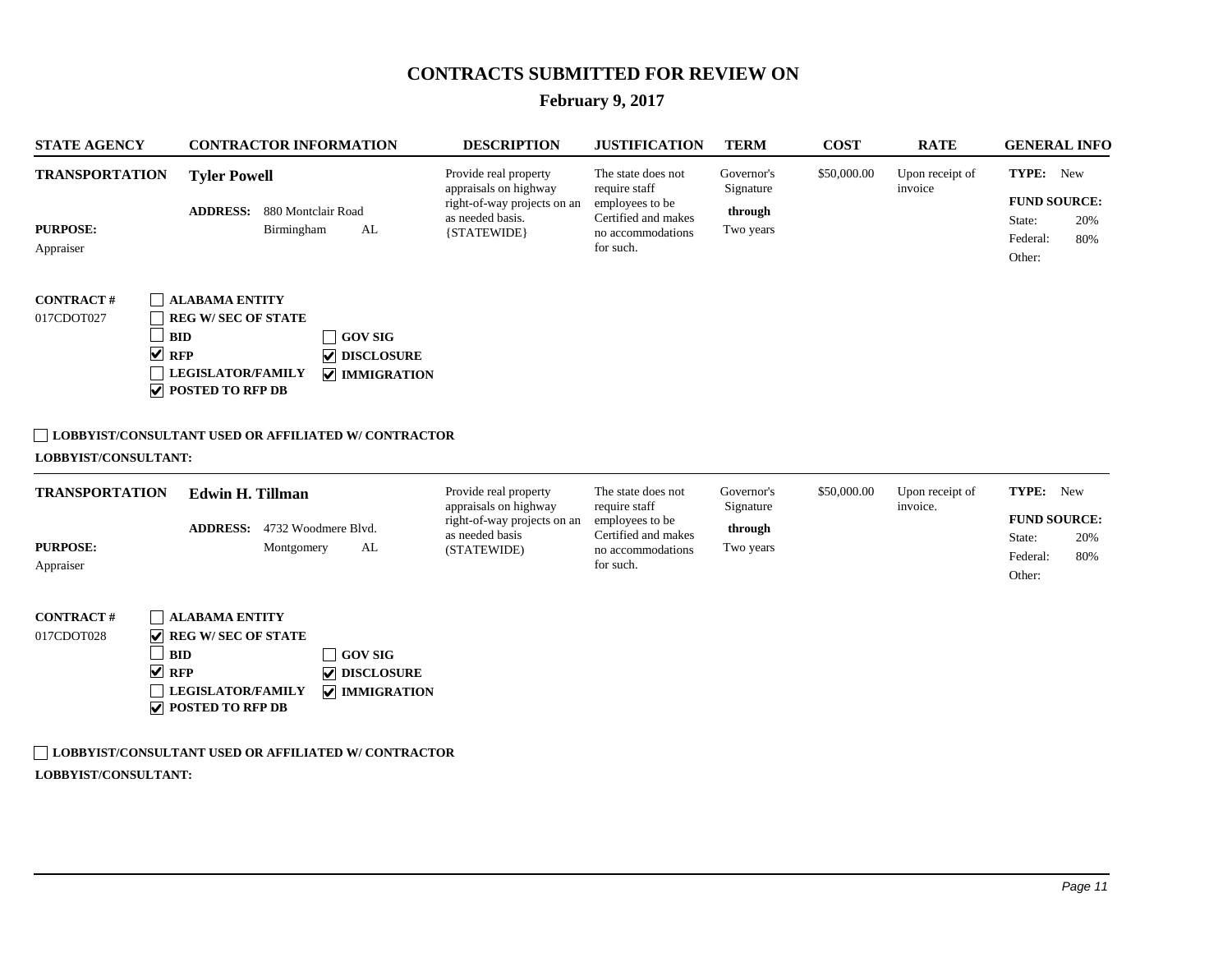# **February 9, 2017**

| <b>STATE AGENCY</b>                                                                                              | <b>CONTRACTOR INFORMATION</b>                                                                                                                                                                                                                                                                                                                                                         | <b>DESCRIPTION</b>                                               | <b>JUSTIFICATION</b>                                                                                                                                                         | <b>TERM</b>                                    | <b>COST</b>    | <b>RATE</b>              | <b>GENERAL INFO</b>                                                            |
|------------------------------------------------------------------------------------------------------------------|---------------------------------------------------------------------------------------------------------------------------------------------------------------------------------------------------------------------------------------------------------------------------------------------------------------------------------------------------------------------------------------|------------------------------------------------------------------|------------------------------------------------------------------------------------------------------------------------------------------------------------------------------|------------------------------------------------|----------------|--------------------------|--------------------------------------------------------------------------------|
| <b>TRANSPORTATION</b><br><b>PURPOSE:</b><br>Consultant<br><b>CONTRACT#</b><br>017CDOT029<br>LOBBYIST/CONSULTANT: | <b>KTA-Tator Inc.</b><br><b>ADDRESS:</b> 115 Technology Drive<br>Pittsburgh<br>PA<br><b>ALABAMA ENTITY</b><br>$\triangledown$ REG W/ SEC OF STATE<br><b>BID</b><br><b>GOV SIG</b><br>$\vee$ RFP<br>DISCLOSURE<br><b>LEGISLATOR/FAMILY</b><br><b>V</b> IMMIGRATION<br>$\triangledown$ POSTED TO RFP DB<br>LOBBYIST/CONSULTANT USED OR AFFILIATED W/ CONTRACTOR                         | Shop inspection for<br>structural steel services.<br>{STATEWIDE} | The Department<br>needs these<br>professional services<br>in order to meet<br>prescribed project<br>schedules as<br>outlined in the<br>current<br>Transportation<br>Program. | Governor's<br>Signature<br>through<br>01/12/19 | \$1,500,000.00 | Lengthy fee<br>schedule. | TYPE: New<br><b>FUND SOURCE:</b><br>20%<br>State:<br>Federal:<br>80%<br>Other: |
| <b>TRANSPORTATION</b><br><b>PURPOSE:</b><br>Consultant<br><b>CONTRACT#</b><br>017CDOT030                         | <b>TRC Environmental Corporation</b><br><b>ADDRESS:</b> 108 Yeager Circle<br>Pelham<br>AL<br><b>ALABAMA ENTITY</b><br>$\triangledown$ REG W/ SEC OF STATE<br><b>BID</b><br><b>GOV SIG</b><br>$\vee$ RFP<br>$\triangledown$ DISCLOSURE<br><b>LEGISLATOR/FAMILY</b><br><b>V</b> IMMIGRATION<br>$\triangledown$ POSTED TO RFP DB<br>LOBBYIST/CONSULTANT USED OR AFFILIATED W/ CONTRACTOR | Shop inspection for<br>structural steel services.<br>{STATEWIDE} | The Department<br>needs these<br>professional services<br>in order to meet<br>prescribed project<br>schedules as<br>outlined in the<br>current<br>Transportation<br>Program. | Governor's<br>Signature<br>through<br>01/12/19 | \$500,000.00   | Lengthy fee<br>schedule. | TYPE: New<br><b>FUND SOURCE:</b><br>State:<br>20%<br>Federal:<br>80%<br>Other: |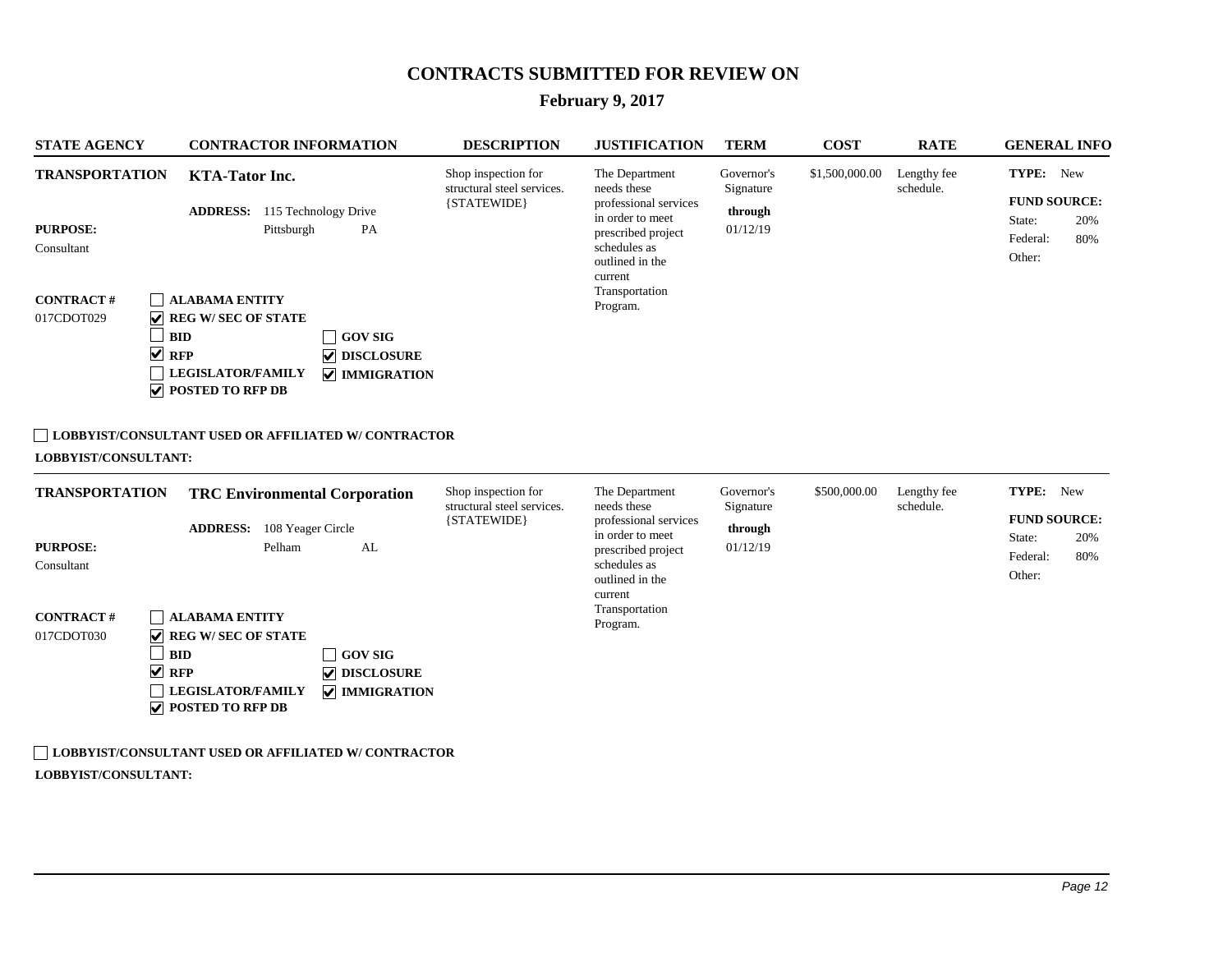## **February 9, 2017**

|                                                                                                                                                                                                                                                                                                                                                                                                                                                                                                                                                                                                                                                                                                                |                                                                     | <b>DESCRIPTION</b>                                                                                                                                                                                                                          | <b>JUSTIFICATION</b>                                                                                                                                                         | <b>TERM</b>                                    | <b>COST</b>                                                   | <b>RATE</b>                                                                                    | <b>GENERAL INFO</b>          |                                   |
|----------------------------------------------------------------------------------------------------------------------------------------------------------------------------------------------------------------------------------------------------------------------------------------------------------------------------------------------------------------------------------------------------------------------------------------------------------------------------------------------------------------------------------------------------------------------------------------------------------------------------------------------------------------------------------------------------------------|---------------------------------------------------------------------|---------------------------------------------------------------------------------------------------------------------------------------------------------------------------------------------------------------------------------------------|------------------------------------------------------------------------------------------------------------------------------------------------------------------------------|------------------------------------------------|---------------------------------------------------------------|------------------------------------------------------------------------------------------------|------------------------------|-----------------------------------|
| <b>STATE AGENCY</b><br><b>TRANSPORTATION</b><br><b>ADDRESS:</b><br><b>PURPOSE:</b><br>Tuscaloosa<br><b>Increase Contract Total</b><br><b>ALABAMA ENTITY</b><br><b>CONTRACT#</b><br>$\blacktriangledown$<br><b>REG W/SEC OF STATE</b><br>017CDOT031<br><b>BID</b><br>$\blacktriangledown$<br><b>RFP</b><br><b>LEGISLATOR/FAMILY</b><br>⊽<br><b>POSTED TO RFP DB</b><br><b>LOBBYIST/CONSULTANT USED OR AFFILIATED W/ CONTRACTOR</b><br><b>LOBBYIST/CONSULTANT:</b><br><b>TRANSPORTATION</b><br><b>PURPOSE:</b><br>Mobile<br><b>Increase Contract Total</b><br><b>CONTRACT#</b><br><b>ALABAMA ENTITY</b><br><b>REG W/SEC OF STATE</b><br>017CDOT032<br>$\blacktriangledown$<br><b>BID</b><br>$\blacktriangledown$ |                                                                     | To perform Transportation<br>Support Services and<br>extend the expiration date<br>and to increase the<br>maximum amount payable.<br>{STATEWIDE}                                                                                            | The Department<br>needs these<br>professional services<br>in order to meet<br>prescribed project<br>schedules as<br>outlined in the<br>current<br>Transportation<br>Program. | Governor's<br>Signature<br>through<br>01/12/19 | \$250,000.00<br>{Increase} Total<br>Contract:<br>\$500,000.00 | Actual salary and<br>wages to be<br>determined by<br>DOT's Bureau of<br>Finance and<br>Audits. | State:<br>Federal:<br>Other: | <b>FUND SOURCE:</b><br>20%<br>80% |
|                                                                                                                                                                                                                                                                                                                                                                                                                                                                                                                                                                                                                                                                                                                | AL<br><b>GOV SIG</b><br>$\nabla$ DISCLOSURE<br><b>V</b> IMMIGRATION | <b>Transportation support</b><br>services. {STATEWIDE}                                                                                                                                                                                      | The Department<br>needs these<br>professional services<br>in order to meet<br>prescribed project<br>schedules as<br>outlined in the<br>current<br>Transportation<br>Program. | Governor's<br>Signature<br>through<br>01/12/19 | \$250,000.00<br>{Increase} Total<br>Contract:<br>\$625,000.00 | Actual salary and<br>wages determined<br>by ALDOT's<br>Bureau of<br>Finance and<br>Audits.     | State:<br>Federal:<br>Other: | <b>FUND SOURCE:</b><br>20%<br>80% |
|                                                                                                                                                                                                                                                                                                                                                                                                                                                                                                                                                                                                                                                                                                                | <b>RFP</b><br><b>LEGISLATOR/FAMILY</b><br><b>POSTED TO RFP DB</b>   | <b>CONTRACTOR INFORMATION</b><br><b>Walker Associates Inc.</b><br>2890 Rice Mine Road NE<br>AL<br><b>GOV SIG</b><br><b>V</b> DISCLOSURE<br>$\triangledown$ IMMIGRATION<br><b>HDR</b> Engineering Inc.<br><b>ADDRESS:</b> 63 S. Royal Street |                                                                                                                                                                              |                                                |                                                               |                                                                                                |                              | TYPE: Amd<br>TYPE: Amd            |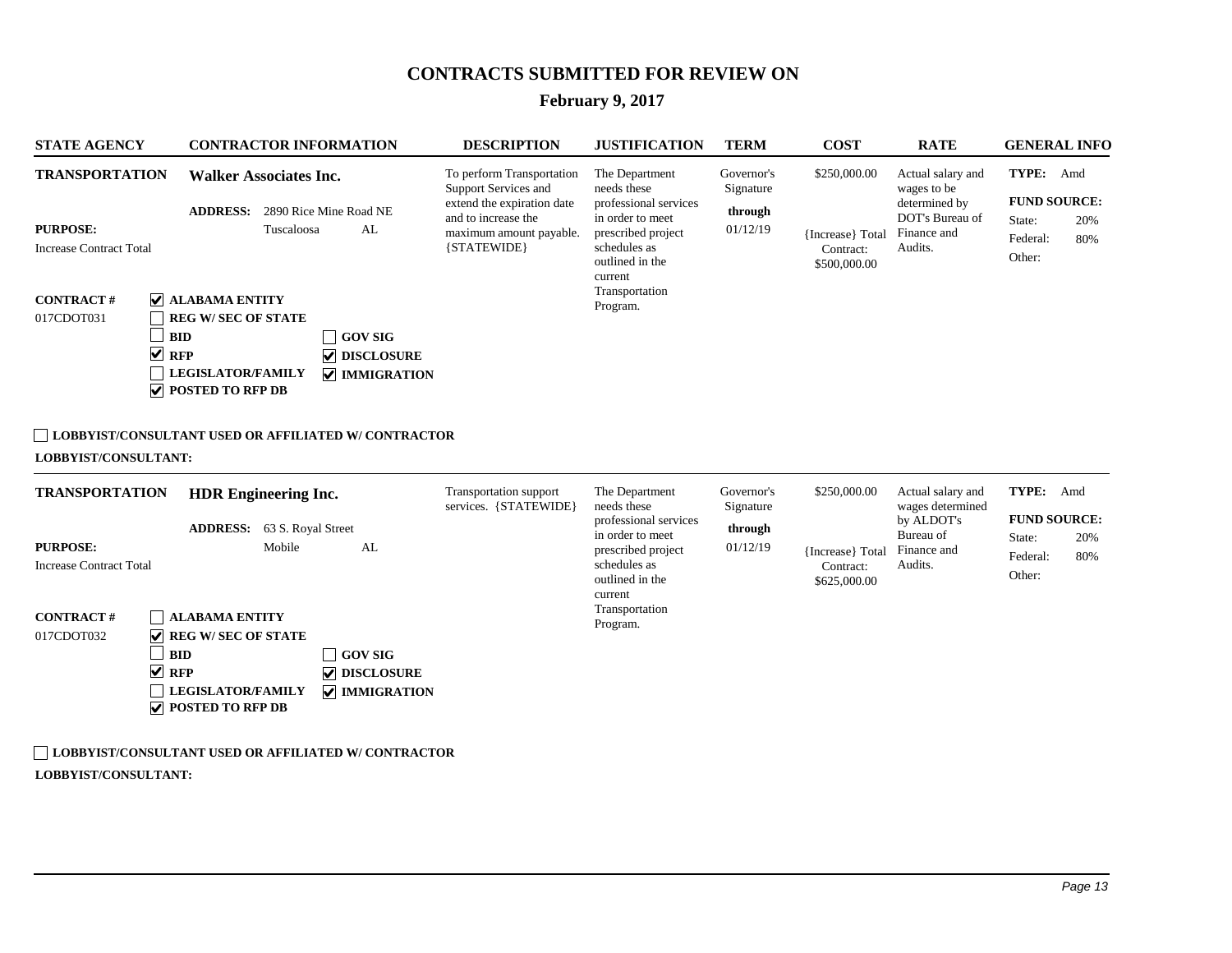# **February 9, 2017**

| <b>STATE AGENCY</b>                                                                                              | <b>CONTRACTOR INFORMATION</b>                                                                                                                                                                                                                                                                                                                                           | <b>DESCRIPTION</b>                                                                                                  | <b>JUSTIFICATION</b>                                                                                                                                                         | <b>TERM</b>                                    | <b>COST</b>      | <b>RATE</b>                                      | <b>GENERAL INFO</b>                                                                  |  |  |
|------------------------------------------------------------------------------------------------------------------|-------------------------------------------------------------------------------------------------------------------------------------------------------------------------------------------------------------------------------------------------------------------------------------------------------------------------------------------------------------------------|---------------------------------------------------------------------------------------------------------------------|------------------------------------------------------------------------------------------------------------------------------------------------------------------------------|------------------------------------------------|------------------|--------------------------------------------------|--------------------------------------------------------------------------------------|--|--|
| <b>TRANSPORTATION</b><br><b>PURPOSE:</b><br>Consultant<br><b>CONTRACT#</b><br>017CDOT033<br>LOBBYIST/CONSULTANT: | <b>Public Resources Advisory Group</b><br><b>ADDRESS:</b> 39 Broadway<br>New York<br>NY<br><b>ALABAMA ENTITY</b><br>V<br><b>REG W/SEC OF STATE</b><br><b>BID</b><br>$\Box$ GOV SIG<br>$\vee$ RFP<br><b>V</b> DISCLOSURE<br><b>LEGISLATOR/FAMILY</b><br><b>V</b> IMMIGRATION<br>$\triangledown$ POSTED TO RFP DB<br>LOBBYIST/CONSULTANT USED OR AFFILIATED W/ CONTRACTOR | Project Finance and<br>Delivery Advisory<br>Services. {STATEWIDE}                                                   | The Department<br>needs these<br>professional services<br>in order to meet<br>prescribed project<br>schedules as<br>outlined in the<br>current<br>Transportation<br>Program. | Governor's<br>Signature<br>through<br>01/12/19 | \$1,000,000.00   | \$175-\$400/hr.                                  | TYPE: New<br><b>FUND SOURCE:</b><br>100%<br>State:<br>Federal:<br>Other:             |  |  |
| <b>PURPOSE:</b><br><b>Administrative Services</b>                                                                | VETERANS AFFAIRS HMR of Alabama Inc.<br><b>ADDRESS:</b> 28311 North Main Street<br>AL<br>Daphne                                                                                                                                                                                                                                                                         | Administrative and<br>operational services for the<br>Col. Robert L. Howard<br>State Veterans Home in<br>Pell City. | Required by law to<br>be operated by non-<br>governmental entity.                                                                                                            | 03/01/17<br>through<br>02/28/22                | \$104,978,428.00 | \$142.69/\$225.95<br>Daily rate per<br>resident. | TYPE: New<br><b>FUND SOURCE:</b><br>State:<br>44%<br>Federal:<br>50%<br>Other:<br>6% |  |  |
| <b>CONTRACT#</b><br>C7050003                                                                                     | <b>ALABAMA ENTITY</b><br><b>REG W/SEC OF STATE</b><br><b>BID</b><br><b>GOV SIG</b><br>$\sqrt{ }$ RFP<br>$\triangledown$ DISCLOSURE<br>$\sqrt{\phantom{a}}$ IMMIGRATION<br><b>LEGISLATOR/FAMILY</b><br>$\overline{\mathbf{v}}$<br>POSTED TO RFP DB                                                                                                                       |                                                                                                                     |                                                                                                                                                                              |                                                |                  |                                                  | Paid by Veteran<br>directly to<br>Contractor.                                        |  |  |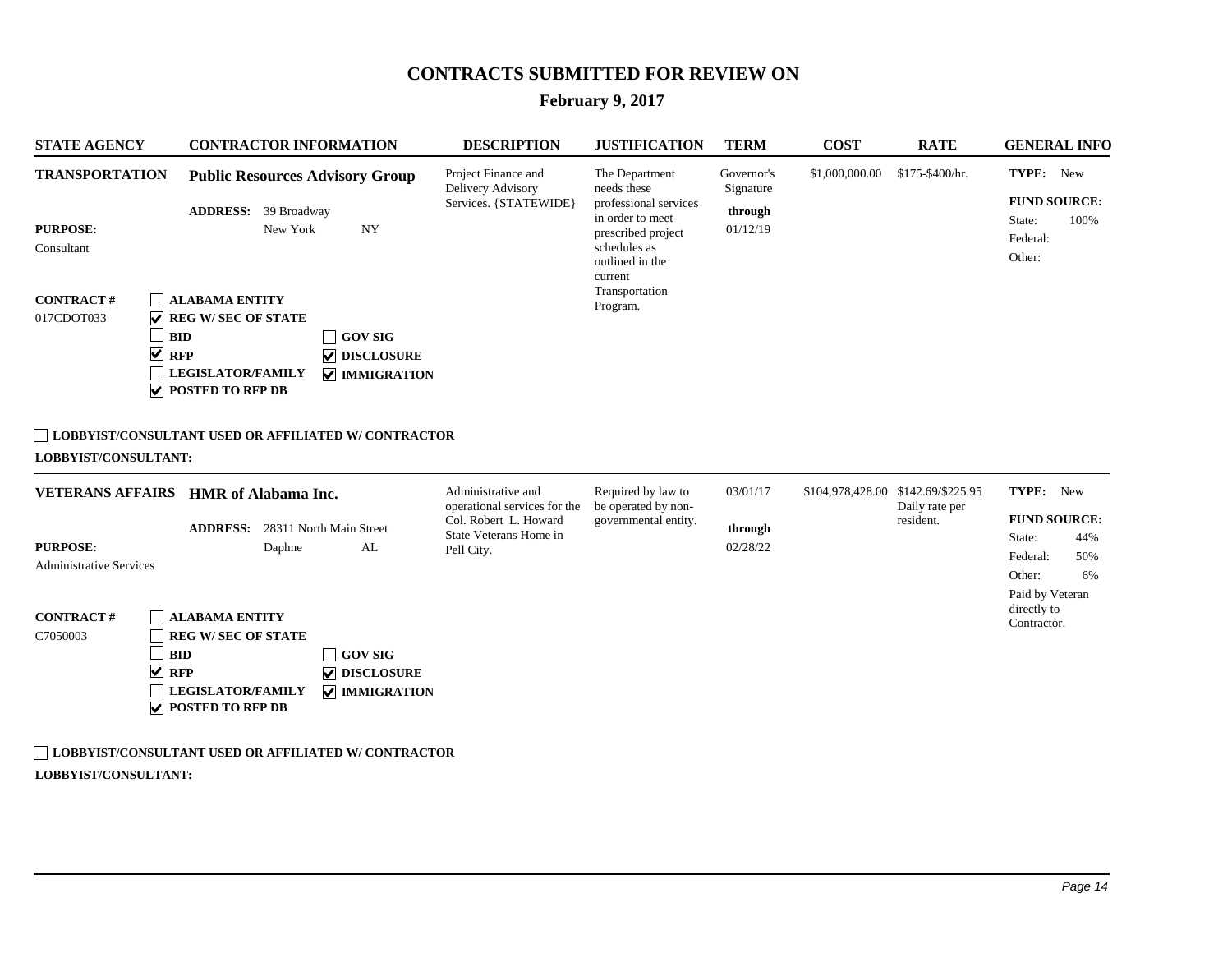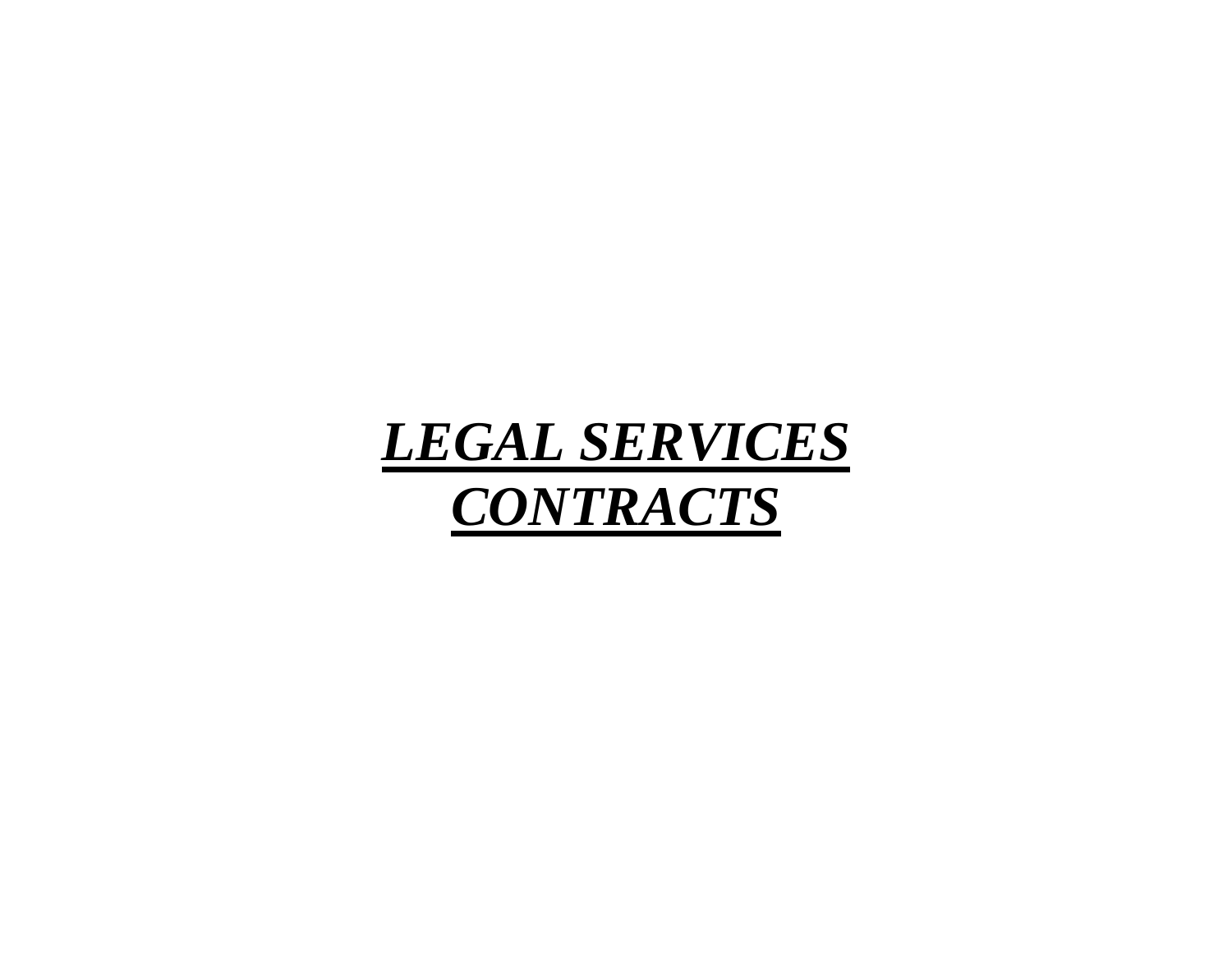| <b>STATE AGENCY</b>                                                                                                                                                                                                                                                                                                                                                                                                                                                                                     | <b>CONTRACTOR INFORMATION</b>                                                                                 |                                                                                                                                                                            | <b>DESCRIPTION</b>                                                                                                                                                                                                                            | <b>JUSTIFICATION</b>                                                                                | <b>TERM</b>  | <b>COST</b>                                     | <b>RATE</b>                                                                   | <b>GENERAL INFO</b>                  |  |
|---------------------------------------------------------------------------------------------------------------------------------------------------------------------------------------------------------------------------------------------------------------------------------------------------------------------------------------------------------------------------------------------------------------------------------------------------------------------------------------------------------|---------------------------------------------------------------------------------------------------------------|----------------------------------------------------------------------------------------------------------------------------------------------------------------------------|-----------------------------------------------------------------------------------------------------------------------------------------------------------------------------------------------------------------------------------------------|-----------------------------------------------------------------------------------------------------|--------------|-------------------------------------------------|-------------------------------------------------------------------------------|--------------------------------------|--|
| <b>CONSERVATION</b><br><b>Cooper Shattuck LLC</b><br>2619 University Blvd.<br><b>ADDRESS:</b><br>Tuscaloosa<br>AL<br><b>PURPOSE:</b><br>Legal Services<br>$ $ ALABAMA ENTITY<br><b>CONTRACT#</b><br>2017CCNR507<br><b>REG W/SEC OF STATE</b><br><b>GOV SIG</b><br><b>BID</b><br>$ $ DISCLOSURE<br><b>RFP</b><br><b>LEGISLATOR/FAMILY</b><br>$ $ IMMIGRATION<br><b>RETAINER</b><br><b>CONTINGENCY</b><br><b>APPT BY A/G</b><br><b>LITIGATION</b><br><b>ATTORNEY(S) ASSIGNED WORK:</b> R. Cooper Shattuck |                                                                                                               | Provide consultation and<br>advice regarding<br>Deepwater Horizon oil<br>spill related matters,<br>including but not limited<br>to Gulf State Park<br>Enhancement Project. | A high volume of work<br>and resources necessary to<br>fully address all of the<br>matters expected in regard<br>to the DWH matters, and<br>the Legal Section is in<br>need of assistance in order<br>to adequately represent<br>this matter. | 02/01/17<br>through<br>01/31/19                                                                     | \$250,000.00 | \$195/hr.<br><b>NORMAL</b><br><b>HRLY RATE?</b> | TYPE: New<br><b>FUND SOURCE:</b><br>State:<br>Federal:<br>Other:<br>DWH funds | 100%                                 |  |
| LOBBYIST/CONSULTANT:                                                                                                                                                                                                                                                                                                                                                                                                                                                                                    | LOBBYIST/CONSULTANT USED OR AFFILIATED WITH CONTRACT                                                          |                                                                                                                                                                            |                                                                                                                                                                                                                                               |                                                                                                     |              |                                                 |                                                                               |                                      |  |
| $CD$ <b>DRIVE INTO 11</b>                                                                                                                                                                                                                                                                                                                                                                                                                                                                               | $\cdots$<br>$\mathbf{11}$ $\mathbf{0}$ $\mathbf{12}$ $\mathbf{13}$ $\mathbf{15}$ $\mathbf{0}$<br>$\mathbf{r}$ |                                                                                                                                                                            | $\mathbf{n}$ $\mathbf{r}$ $\mathbf{r}$                                                                                                                                                                                                        | $\mathbf{M}^{-1}A = \mathbf{A} \mathbf{C} \mathbf{I} \mathbf{I} \mathbf{A} = \mathbf{A} \mathbf{I}$ | 0.4/02/17    | 0.0000000                                       | 0.005a                                                                        | $\mathbf{m}\mathbf{v}\mathbf{m}$ n 1 |  |

| <b>CREDIT UNION</b>   | Reynolds Reynolds & Little LLC                          |                            | Representing Alabama                                                  | Neither ACUA or the                                                               | 04/03/17            | \$200,000.00 | \$205/hr.                          | <b>TYPE:</b> Rnwl       |      |
|-----------------------|---------------------------------------------------------|----------------------------|-----------------------------------------------------------------------|-----------------------------------------------------------------------------------|---------------------|--------------|------------------------------------|-------------------------|------|
| <b>ADMINISTRATION</b> | $211511th$ Street<br><b>ADDRESS:</b>                    |                            | Credit Union<br>Administration and its<br>officers in an appeal of an | <b>Attorney General's Office</b><br>has the resources to<br>provide this service. | through<br>04/03/18 |              | <b>FUND SOURCE:</b><br>State:      |                         |      |
| <b>PURPOSE:</b>       | Tuscaloosa                                              | AL                         | administrative action and<br>related matters.                         |                                                                                   |                     |              |                                    | Federal:                |      |
| Legal Services        |                                                         |                            |                                                                       |                                                                                   |                     |              | <b>NORMAL</b><br><b>HRLY RATE?</b> | Other:                  | 100% |
| <b>CONTRACT#</b>      | $ $ ALABAMA ENTITY                                      |                            |                                                                       |                                                                                   |                     |              |                                    | Assessments, Fees, etc. |      |
| C170370011            | <b>REG W/SEC OF STATE</b>                               |                            |                                                                       |                                                                                   |                     |              |                                    |                         |      |
|                       | <b>BID</b>                                              | <b>GOV SIG</b>             |                                                                       |                                                                                   |                     |              |                                    |                         |      |
|                       | <b>RFP</b>                                              | $\triangledown$ DISCLOSURE |                                                                       |                                                                                   |                     |              |                                    |                         |      |
|                       | <b>LEGISLATOR/FAMILY</b>                                | $ $ MMIGRATION             |                                                                       |                                                                                   |                     |              |                                    |                         |      |
|                       | <b>RETAINER</b>                                         | CONTINGENCY                |                                                                       |                                                                                   |                     |              |                                    |                         |      |
|                       | $ $ APPT BY A/G                                         | <b>V</b> LITIGATION        |                                                                       |                                                                                   |                     |              |                                    |                         |      |
|                       | <b>ATTORNEY(S) ASSIGNED WORK:</b><br>Robert P. Reynolds |                            |                                                                       |                                                                                   |                     |              |                                    |                         |      |
| LOBBYIST/CONSULTANT:  | LOBBYIST/CONSULTANT USED OR AFFILIATED WITH CONTRACT    |                            |                                                                       |                                                                                   |                     |              |                                    |                         |      |
|                       |                                                         |                            |                                                                       |                                                                                   |                     |              |                                    |                         |      |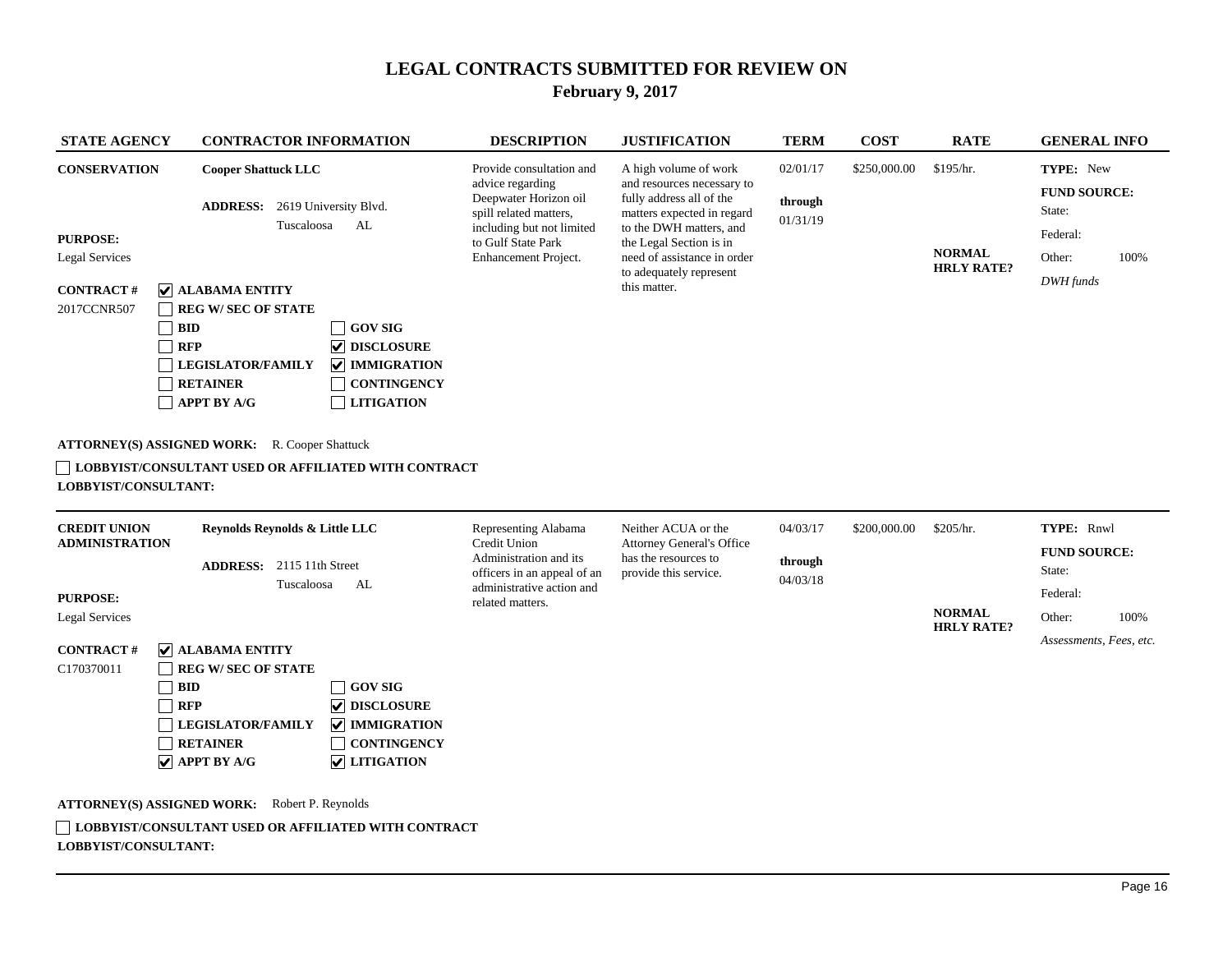| <b>STATE AGENCY</b>                                                                                                                                                                                                                                                                                                                                                                                                                                   |                                                                                                                                                   |  |                                    | <b>CONTRACTOR INFORMATION</b>                                                                                                                  | <b>DESCRIPTION</b>                                                                                                                                                  | <b>JUSTIFICATION</b>                                                                                                                | <b>TERM</b>                        | <b>COST</b>                                  | <b>RATE</b>                                     | <b>GENERAL INFO</b>                                              |      |
|-------------------------------------------------------------------------------------------------------------------------------------------------------------------------------------------------------------------------------------------------------------------------------------------------------------------------------------------------------------------------------------------------------------------------------------------------------|---------------------------------------------------------------------------------------------------------------------------------------------------|--|------------------------------------|------------------------------------------------------------------------------------------------------------------------------------------------|---------------------------------------------------------------------------------------------------------------------------------------------------------------------|-------------------------------------------------------------------------------------------------------------------------------------|------------------------------------|----------------------------------------------|-------------------------------------------------|------------------------------------------------------------------|------|
| <b>GOVERNOR'S OFFICE Cooper Shattuck LLC</b><br><b>PURPOSE:</b><br><b>Legal Services</b><br><b>CONTRACT#</b><br>C70360019                                                                                                                                                                                                                                                                                                                             | $ $ ALABAMA ENTITY<br><b>REG W/SEC OF STATE</b><br>${\bf BID}$<br><b>RFP</b><br><b>LEGISLATOR/FAMILY</b><br><b>RETAINER</b><br><b>APPT BY A/G</b> |  | Tuscaloosa                         | <b>ADDRESS:</b> 2619 University Blvd.<br>AL<br><b>GOV SIG</b><br>DISCLOSURE<br><b>V</b> IMMIGRATION<br><b>CONTINGENCY</b><br><b>LITIGATION</b> | Advice and counsel, and<br>other related legal services,<br>on all matters involving the<br>Governor's Office or the<br>Executive Branch, on an<br>as-needed basis. | Existing merit employees<br>do not have time to devote<br>all the time that is<br>necessary to fully address<br>all of the matters. | 01/10/17<br>through<br>01/09/18    | \$75,000.00                                  | \$195/hr.<br><b>NORMAL</b><br><b>HRLY RATE?</b> | TYPE: New<br><b>FUND SOURCE:</b><br>State:<br>Federal:<br>Other: | 100% |
| ATTORNEY(S) ASSIGNED WORK: R. Cooper Shattuck<br><b>LOBBYIST/CONSULTANT USED OR AFFILIATED WITH CONTRACT</b><br>LOBBYIST/CONSULTANT:<br><b>MENTAL HEALTH</b>                                                                                                                                                                                                                                                                                          |                                                                                                                                                   |  |                                    | Waller Lansden Dortch & Davis LLP                                                                                                              | To provide legal<br>representation to James V.<br>Perdue in his official                                                                                            | The Legal Department of<br>Mental Health has no<br>attorney on staff with the                                                       | 02/01/17<br>through                | \$285,000.00                                 | \$195/hr.                                       | TYPE: New<br><b>FUND SOURCE:</b>                                 |      |
| 1901 Sixth Avenue North<br><b>ADDRESS:</b><br>Birmingham AL<br><b>PURPOSE:</b><br><b>Legal Services</b><br><b>CONTRACT#</b><br>$\triangledown$ ALABAMA ENTITY<br>C7061863504<br><b>REG W/SEC OF STATE</b><br>${\bf BID}$<br><b>GOV SIG</b><br><b>RFP</b><br>$\triangledown$ DISCLOSURE<br><b>LEGISLATOR/FAMILY</b><br>$\triangledown$ IMMIGRATION<br><b>RETAINER</b><br><b>CONTINGENCY</b><br>$\sqrt{\phantom{a}}$ APPT BY A/G<br><b>V</b> LITIGATION |                                                                                                                                                   |  | capacity as Commissioner<br>of DMH | expertise.                                                                                                                                     | 09/30/18                                                                                                                                                            |                                                                                                                                     | <b>NORMAL</b><br><b>HRLY RATE?</b> | State:<br>Federal:<br>Other:<br>Not provided | 100%                                            |                                                                  |      |
| <b>ATTORNEY(S) ASSIGNED WORK:</b> Larry Brittain Childs<br>LOBBYIST/CONSULTANT:                                                                                                                                                                                                                                                                                                                                                                       |                                                                                                                                                   |  |                                    | LOBBYIST/CONSULTANT USED OR AFFILIATED WITH CONTRACT                                                                                           |                                                                                                                                                                     |                                                                                                                                     |                                    |                                              |                                                 |                                                                  |      |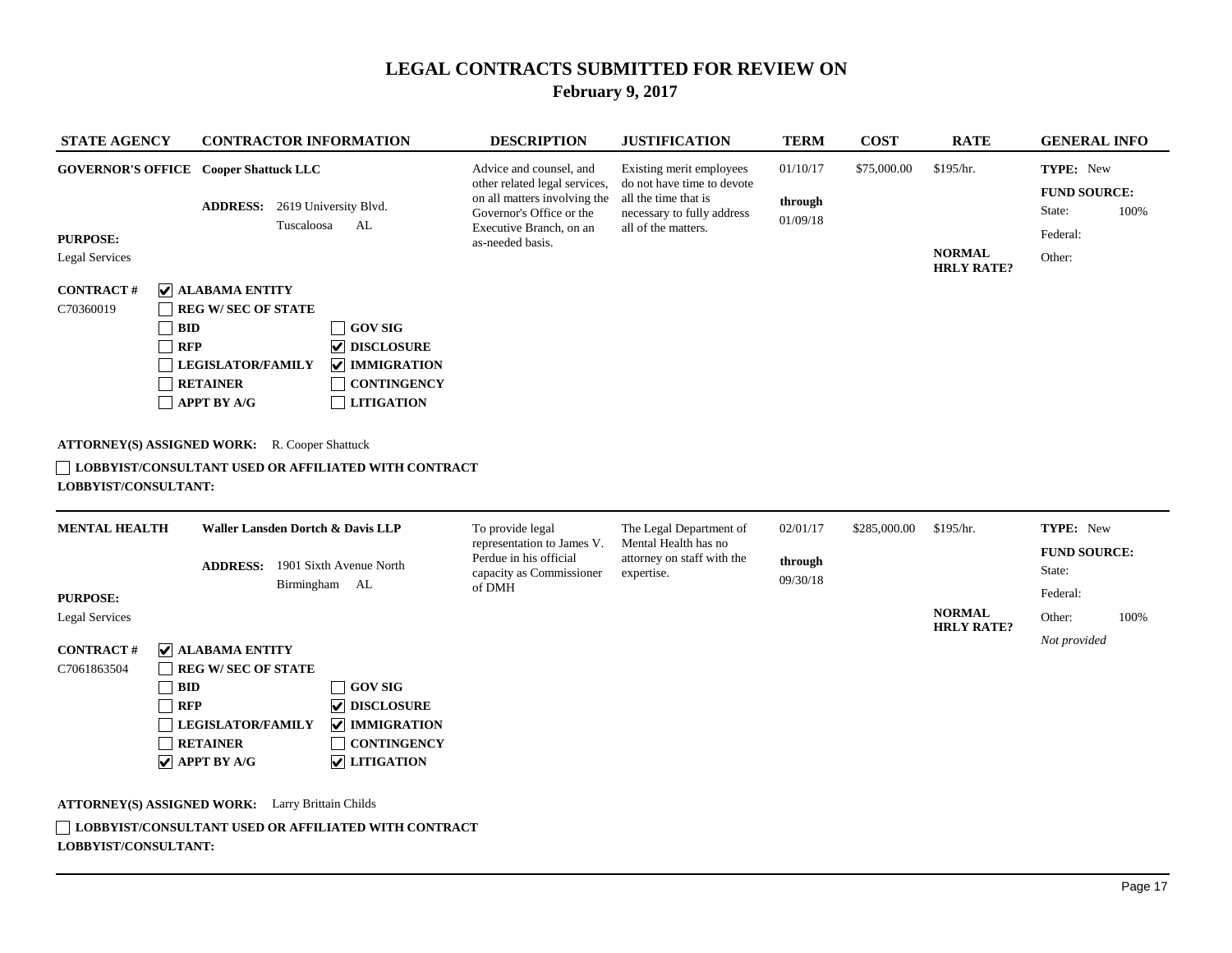| <b>STATE AGENCY</b>                                       | <b>CONTRACTOR INFORMATION</b>                                                                                                                       |                                                                                             | <b>DESCRIPTION</b>                                                         | <b>JUSTIFICATION</b>                  | <b>TERM</b>                     | <b>COST</b>  | <b>RATE</b> | <b>GENERAL INFO</b>                        |      |
|-----------------------------------------------------------|-----------------------------------------------------------------------------------------------------------------------------------------------------|---------------------------------------------------------------------------------------------|----------------------------------------------------------------------------|---------------------------------------|---------------------------------|--------------|-------------|--------------------------------------------|------|
| PERMANENT JOINT<br><b>LEGISLATIVE</b><br><b>COMMITTEE</b> | <b>Balch &amp; Bingham LLP</b><br><b>ADDRESS:</b>                                                                                                   | 105 Tallapoosa Street                                                                       | Providing guidance on the<br>legal requirements for<br>redistricting plans | Specialized knowledge is<br>required. | 02/09/17<br>through<br>12/31/18 | \$250,000.00 | \$300/hr.   | TYPE: New<br><b>FUND SOURCE:</b><br>State: | 100% |
| <b>PURPOSE:</b><br><b>Legal Services</b>                  | Montgomery AL<br><b>NORMAL</b><br><b>HRLY RATE?</b>                                                                                                 |                                                                                             |                                                                            |                                       |                                 |              |             | Federal:<br>Other:                         |      |
| <b>CONTRACT#</b><br>C7022S004                             | <b>ALABAMA ENTITY</b><br><b>REG W/SEC OF STATE</b><br><b>BID</b><br><b>RFP</b><br><b>LEGISLATOR/FAMILY</b><br><b>RETAINER</b><br><b>APPT BY A/G</b> | <b>GOV SIG</b><br>$ $ DISCLOSURE<br>$ $ IMMIGRATION<br><b>CONTINGENCY</b><br>$ $ LITIGATION |                                                                            |                                       |                                 |              |             |                                            |      |
| ATTORNEY(S) ASSIGNED WORK:<br>LOBBYIST/CONSULTANT:        | Dorman Walker<br>LOBBYIST/CONSULTANT USED OR AFFILIATED WITH CONTRACT                                                                               |                                                                                             |                                                                            |                                       |                                 |              |             |                                            |      |

| <b>REVENUE</b>                            | <b>American Valuation Group Inc.</b>                 |                    | Will assist the Department               | This kind of service                        | 11/28/15            | \$0.00                                | No additional                      | <b>TYPE:</b> Amd    |      |
|-------------------------------------------|------------------------------------------------------|--------------------|------------------------------------------|---------------------------------------------|---------------------|---------------------------------------|------------------------------------|---------------------|------|
|                                           |                                                      |                    | with pending property tax<br>litigation. | cannot be performed by a<br>merit employee. |                     |                                       | funds.                             | <b>FUND SOURCE:</b> |      |
|                                           | <b>ADDRESS:</b><br>207 Abbey Lane                    |                    |                                          |                                             | through<br>09/30/17 | {No Change}<br><b>Total Contract:</b> |                                    | State:              | 100% |
| <b>PURPOSE:</b>                           | Landsdale<br>PA                                      |                    |                                          |                                             |                     |                                       |                                    | Federal:            |      |
| Time Extension Only                       |                                                      |                    |                                          |                                             |                     | \$80,000.00                           | <b>NORMAL</b><br><b>HRLY RATE?</b> | Other:              |      |
| <b>ALABAMA ENTITY</b><br><b>CONTRACT#</b> |                                                      |                    |                                          |                                             |                     |                                       |                                    |                     |      |
| C6019122                                  | <b>REG W/SEC OF STATE</b>                            |                    |                                          |                                             |                     |                                       |                                    |                     |      |
|                                           | <b>BID</b>                                           | <b>GOV SIG</b>     |                                          |                                             |                     |                                       |                                    |                     |      |
|                                           | <b>RFP</b>                                           | DISCLOSURE         |                                          |                                             |                     |                                       |                                    |                     |      |
|                                           | LEGISLATOR/FAMILY                                    | $ $ IMMIGRATION    |                                          |                                             |                     |                                       |                                    |                     |      |
|                                           | <b>RETAINER</b>                                      | <b>CONTINGENCY</b> |                                          |                                             |                     |                                       |                                    |                     |      |
|                                           | <b>APPT BY A/G</b>                                   | <b>LITIGATION</b>  |                                          |                                             |                     |                                       |                                    |                     |      |
|                                           |                                                      |                    |                                          |                                             |                     |                                       |                                    |                     |      |
|                                           | <b>ATTORNEY(S) ASSIGNED WORK:</b>                    |                    |                                          |                                             |                     |                                       |                                    |                     |      |
| <b>LOBBYIST/CONSULTANT:</b>               | LOBBYIST/CONSULTANT USED OR AFFILIATED WITH CONTRACT |                    |                                          |                                             |                     |                                       |                                    |                     |      |